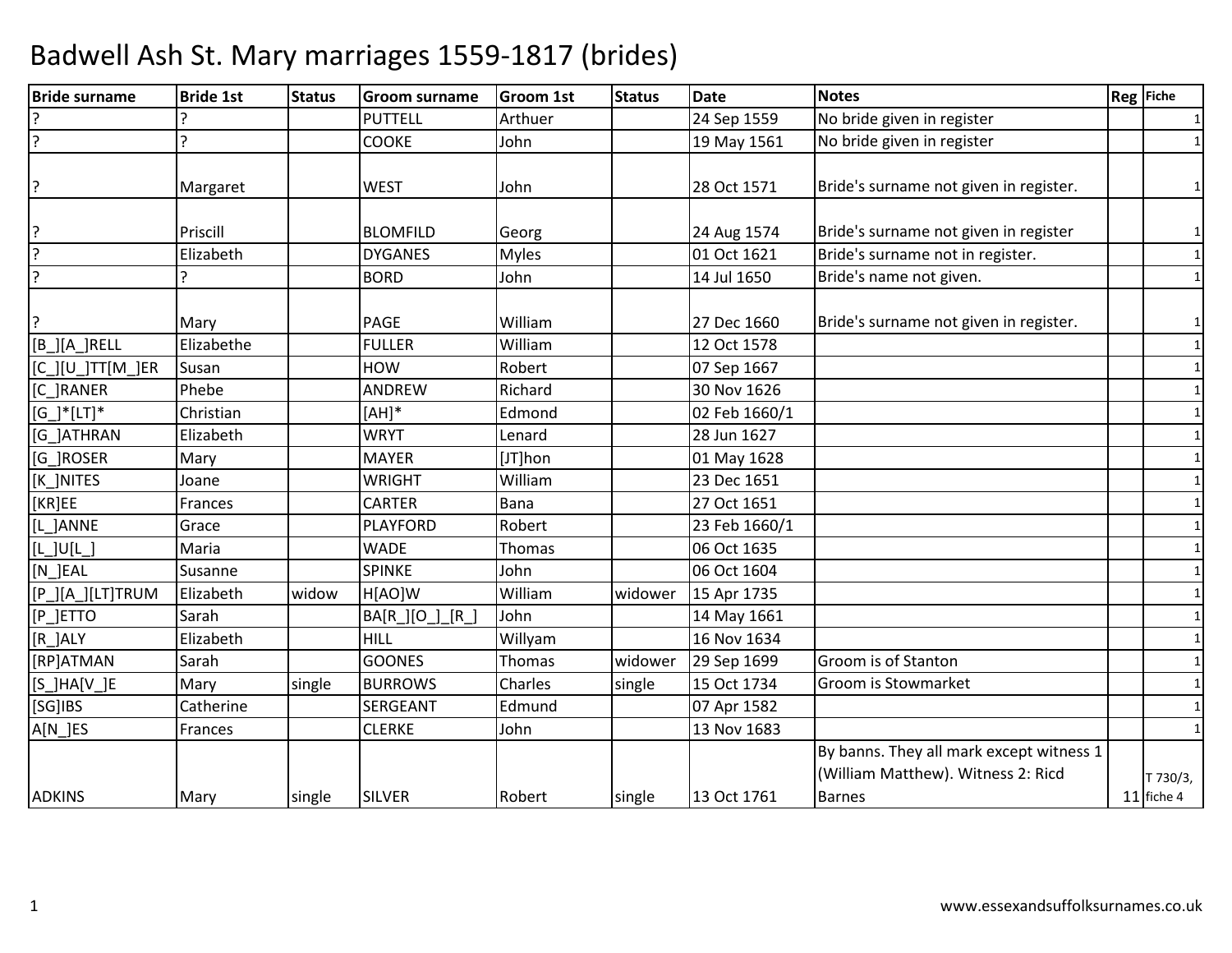| <b>Bride surname</b> | <b>Bride 1st</b> | <b>Status</b> | <b>Groom surname</b> | <b>Groom 1st</b> | <b>Status</b> | <b>Date</b>   | <b>Notes</b>                             | Reg Fiche    |
|----------------------|------------------|---------------|----------------------|------------------|---------------|---------------|------------------------------------------|--------------|
|                      |                  |               |                      |                  |               |               | By banns. They all mark except witness 2 |              |
|                      |                  |               |                      |                  |               |               | (Willm Matthew). Witness 1: Elizabeth    | T 730/3,     |
| <b>AINGLE</b>        | Elizabeth        | widow         | <b>MARSHALL</b>      | John             | single        | 17 Oct 1791   | Gowson                                   | 83 fiche 4   |
| <b>ALDERTON</b>      | Sarah            |               | <b>SCACE</b>         | Henry            | widower       | 26 Apr 1715   |                                          | $\mathbf{1}$ |
|                      |                  |               |                      |                  |               |               | By banns. Bride and groom mark, both     |              |
|                      |                  |               |                      |                  |               |               | witnesses (Thomas Frost, Sarah           | T 730/3,     |
| ALDERTON             | Elizabeth        | single        | <b>WENGWOOD</b>      | John             | single        | 30 Jun 1806   | Alderton) sign.                          | 129 fiche 4  |
| AR[K_]ALL            | Diany            |               | <b>WOOLLERD</b>      | James            |               | 20 Sep 1649   |                                          | $\mathbf{1}$ |
| B[Y_]FORT            | Mary             | spinster      | <b>WOODS</b>         | Richd            | single        | 30 Jul 1740   | By banns                                 | 1            |
| <b>B_ARTT</b>        | Frances          |               | <b>HAMMENT</b>       | John             |               | 16 Nov 1660   |                                          | $\mathbf{1}$ |
| $BA[T_$              | Mary             |               | <b>CHESTER</b>       | Joseph           |               | 30 Mar 1668   |                                          | $\mathbf{1}$ |
| BA[WR][H_]           | Ann              | single        | WRIGH*               | Roger            | single        | 16 Feb 1734/5 |                                          | $\mathbf{1}$ |
|                      |                  |               |                      |                  |               |               | By banns. They all mark except witness 2 |              |
|                      |                  |               |                      |                  |               |               | (Robt Hubbard). Witness 1: Samuel        | T 730/3,     |
| <b>BAILEY</b>        | Sarah            | single        | <b>PULFORD</b>       | John             | single        | 26 Dec 1803   | Vincent                                  | 122 fiche 4  |
| <b>BAKER</b>         | Elizabethe       |               | <b>HARRISONNE</b>    | Edward           |               | 19 Oct 1604   |                                          |              |
| <b>BAKER</b>         | Frances          |               | <b>SEXTON</b>        | Michaell         |               | 18 Oct 1641   |                                          | $\mathbf{1}$ |
| <b>BAKER</b>         | Elizabeth        |               | <b>POTTER</b>        | Thomas           |               | 23 Jan 1644/5 |                                          | $\mathbf{1}$ |
| <b>BAKER</b>         | Ann              |               | <b>BAKER</b>         | William          |               | 24 Nov 1646   |                                          | $\mathbf{1}$ |
| <b>BAKER</b>         | Mary             |               | <b>AYTON</b>         | Benjamin         |               | 12 Dec 1659   |                                          |              |
|                      |                  |               |                      |                  |               |               | By banns. Bride and groom mark, both     |              |
|                      |                  |               |                      |                  |               |               | witnesses (Willm Matthew, Isaac          | T 730/3,     |
| <b>BAKER</b>         | <b>Dorcas</b>    | single        | <b>SMITH</b>         | William          | widower       | 23 Oct 1780   | Theobald) sign.                          | 52 fiche 4   |
|                      |                  |               |                      |                  |               |               |                                          |              |
|                      |                  |               |                      |                  |               |               | By banns. They all mark except the       | T 730/3,     |
| <b>BAKER</b>         | Sarah            | widow         | <b>BARNETT</b>       | John             | single        | 14 Nov 1796   | groom. Witnesses: Samuel & GraceRush     | 100 fiche 4  |
| <b>BALDINGE</b>      | Susanne          |               | <b>MILLER</b>        | Richard          |               | 01 Oct 1564   |                                          | 1            |
| <b>BANHAM</b>        | Sara             |               | <b>CHURCH</b>        | John             |               | 05 Aug 1634   |                                          | 1            |
| BAR[RN]OL?           | Elizabeth        |               | <b>ALLTER</b>        | Steven           |               | 05 Jun 1650   |                                          | $\mathbf{1}$ |
|                      |                  |               |                      |                  |               |               |                                          |              |
|                      |                  |               |                      |                  |               |               | By banns. Groom is of Langham. Bride     |              |
|                      |                  |               |                      |                  |               |               | and groom mark, both witnesses (John     | T 730/3,     |
| <b>BARFIELD</b>      | Anne             | single        | <b>PALMER</b>        | Henry            | widower       | 08 Jan 1781   | Barfield, Willm Matthew) sign.           | 53 fiche 4   |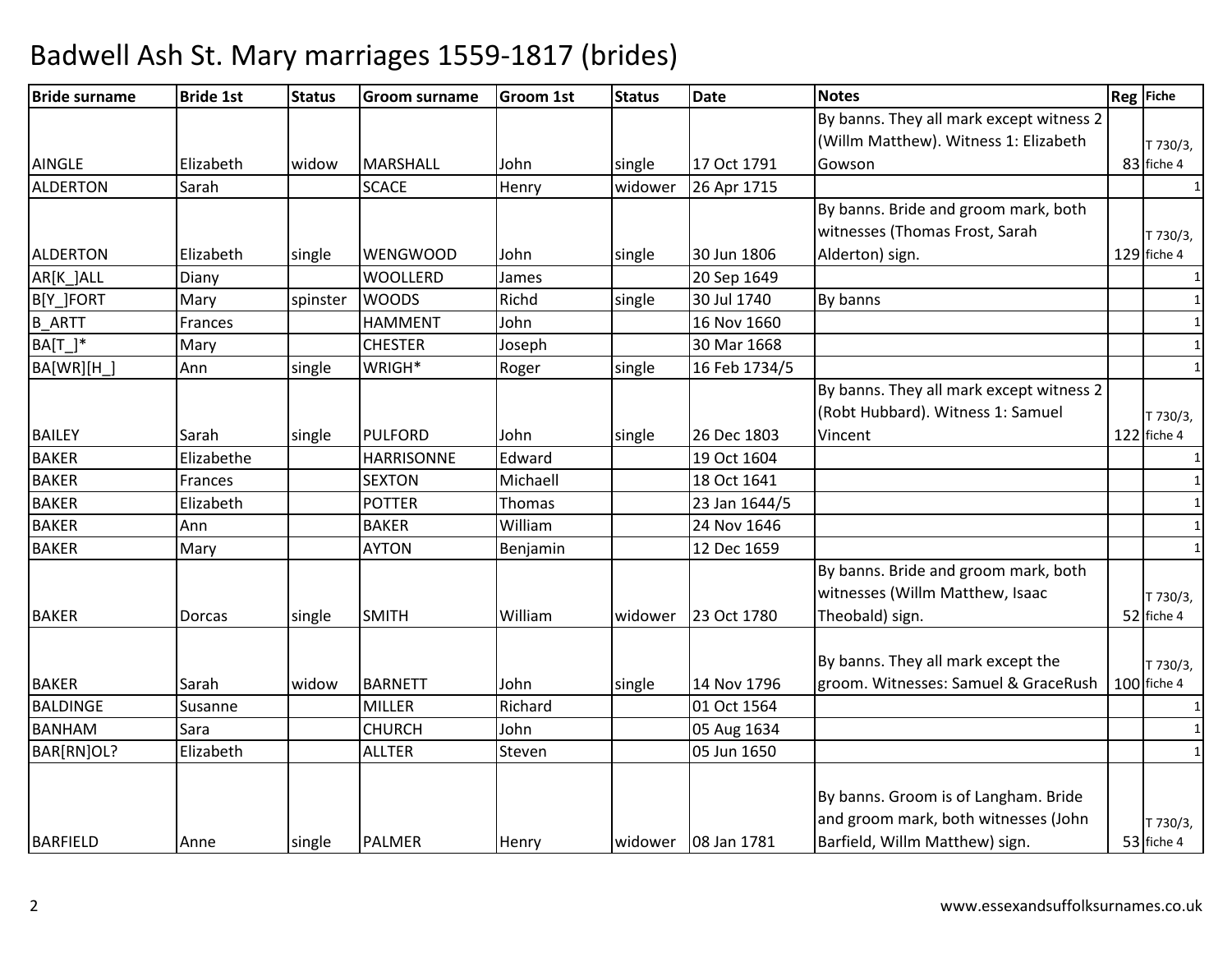| <b>Bride surname</b> | <b>Bride 1st</b> | <b>Status</b> | <b>Groom surname</b> | <b>Groom 1st</b> | <b>Status</b> | <b>Date</b>   | <b>Notes</b>                                | Reg Fiche     |
|----------------------|------------------|---------------|----------------------|------------------|---------------|---------------|---------------------------------------------|---------------|
| <b>BARKER</b>        | Ales             |               | <b>BRONDWOOD</b>     | Frances          |               | 13 Oct 1625   |                                             |               |
| <b>BARNARD</b>       | Elizabeth        |               | <b>CLARKE</b>        | Edmond           |               | 04 Sep 1616   |                                             | $\mathbf{1}$  |
| <b>BARNARD</b>       | Martha           |               | <b>MUSKET</b>        | Robart           |               | 25 Aug 1629   |                                             |               |
|                      |                  |               |                      |                  |               |               | By banns. Groom is of Mellis. Bride and     |               |
|                      |                  |               |                      |                  |               |               | groom mark, both witnesses (Alex.           | T 730/3,      |
| <b>BARNS</b>         | Sarah            | single        | <b>BENNET</b>        | Willm            | single        | 09 Oct 1763   | Latham, Wm Matthew) sign.                   | 15 fiche 4    |
|                      |                  |               |                      |                  |               |               | By banns. Groom is of Langham. Bride        |               |
|                      |                  |               |                      |                  |               |               | and groom mark, both witnesses              | T 730/3,      |
| <b>BARRELL</b>       | Agnes            | widow         | <b>BRETT</b>         | Willm            | widower       | 22 Apr 1760   | (Cornelius Brett, Saml Langham) sign.       | 8 fiche 4     |
|                      |                  |               |                      |                  |               |               | By banns. Groom and witness 2 (Robt         |               |
|                      |                  |               |                      |                  |               |               | Hubbard) sign, bride and witness 1 (John    | T 730/3,      |
| <b>BARRELL</b>       | Mary             | single        | <b>MOORE</b>         | William          | single        | 27 Nov 1811   | Knight) mark.                               | $143$ fiche 4 |
| <b>BATES</b>         | Elizabeth        | widow         | <b>CLARKE</b>        | John             | widower       | 15 Feb 1731/2 | Groom is of Walsham le Willows              | $\mathbf{1}$  |
| <b>BATTOBY</b>       | Elizabeth        |               | [N_]ONER             | Hughe            |               | 07 Dec 1561   |                                             |               |
| <b>BAYDWELL</b>      | Ann              |               | <b>COOPER</b>        | Robert           |               | 29 Nov 1650   |                                             | $\mathbf{1}$  |
| <b>BENNETT</b>       | Jane             |               | <b>BAKER</b>         | Thomas           |               | 06 Oct 1562   |                                             | $\mathbf{1}$  |
| <b>BENNETT</b>       | Frances          | single        | <b>RAINBERT</b>      | Jonathan         | single        | 22 Sep 1685   | Groom is of Walsham le Willows              |               |
| <b>BENNETT</b>       | Maria            | single        | <b>CLARK</b>         | <b>Thomas</b>    | widower       | 13 Jan 1687/8 | Groom is of Huston                          | 1             |
| <b>BENNITT</b>       | Susan            |               | <b>MATHEW</b>        | John             |               | 09 Oct 1683   |                                             | $\mathbf{1}$  |
| BESSE?               | Sara             |               | <b>ROPER</b>         | Gorge            |               | 02 Sep 1618   |                                             | 1             |
| <b>BETTES</b>        | Tomzen           |               | <b>CLARKE</b>        | Edmunt           |               | 25 Feb 1695/6 |                                             | 1             |
| <b>BETTS</b>         | Mary             | single        | <b>BUMPSTED</b>      | Thomas           | single        | 01 May 1712   | Groom is of Stowlangtoft                    |               |
| <b>BEUFIE</b>        | Elizabeth        |               | RIDNALL              | John             |               | 29 Nov 1612   |                                             | 1             |
|                      |                  |               |                      |                  |               |               | Possibly June. Entry is very faint - has it |               |
| <b>BLOYS</b>         |                  |               | <b>FULLER</b>        | Robt             |               | 05 * 1719     | been crossed out?                           | 1             |
| <b>BOOTMAN</b>       | Prudence         |               | <b>BRETT</b>         | Robart           |               | 03 Oct 1703   | Groom is of Ashfield                        | $\mathbf{1}$  |
|                      |                  |               |                      |                  |               |               | By banns. They all mark. Witnesses: Wm      | T 730/3,      |
| <b>BORFIELD</b>      | Hannah           | single        | <b>BARRELL</b>       | William          | single        | 01 Jan 1807   | Bennett, Ann Wright                         | 131 fiche 4   |
| <b>BOWELL</b>        | Margarett        |               | SWAINN?              | Robert           |               | 18 May 1639   |                                             |               |
| <b>BOWER</b>         | Phebe            |               | <b>ALLDERTON</b>     | Robert           |               | 17 Nov 1651   |                                             | 1             |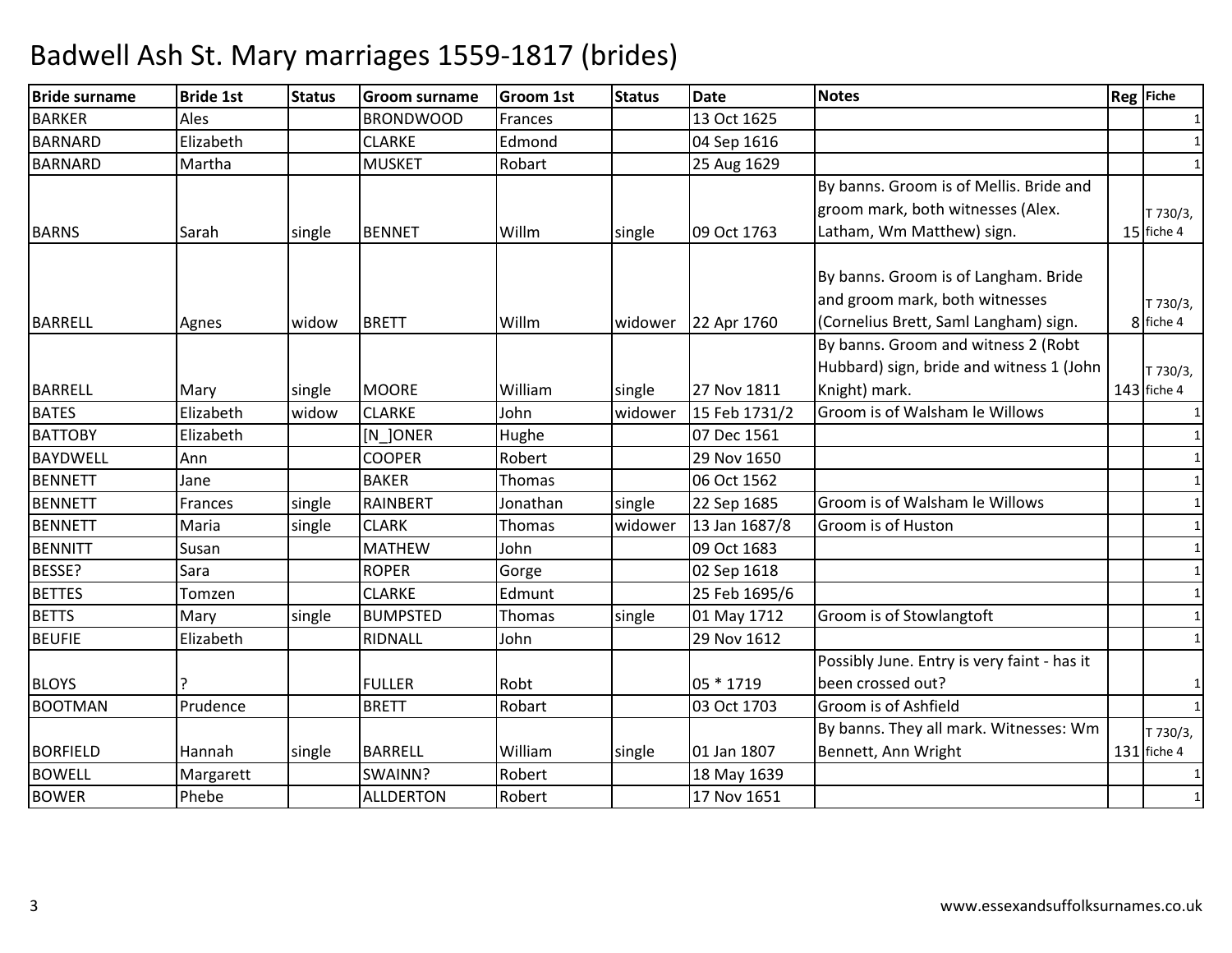| <b>Bride surname</b> | <b>Bride 1st</b> | <b>Status</b> | <b>Groom surname</b> | <b>Groom 1st</b> | <b>Status</b> | <b>Date</b>   | <b>Notes</b>                                                                                                                                            | <b>Reg</b> Fiche        |
|----------------------|------------------|---------------|----------------------|------------------|---------------|---------------|---------------------------------------------------------------------------------------------------------------------------------------------------------|-------------------------|
|                      |                  |               |                      |                  |               |               | By banns. Bride and groom mark, both                                                                                                                    |                         |
|                      |                  |               |                      |                  |               |               | witnesses (Isaac Theobald, Samuel Rush)                                                                                                                 | T 730/3,                |
| <b>BRADBROOK</b>     | <b>Bridget</b>   | widow         | QUANTRELL            | John             | widower       | 19 Jul 1794   | sign.                                                                                                                                                   | 95 fiche 4              |
| <b>BRAND</b>         | Marget           |               | <b>ARCHER</b>        | Raphe            |               | 01 Nov 1599   |                                                                                                                                                         |                         |
|                      |                  |               |                      |                  |               |               | By banns. Bride and groom mark, both                                                                                                                    |                         |
|                      |                  |               |                      |                  |               |               | witnesses (James Rush, Robt Hubbard)                                                                                                                    | T 730/3,                |
| <b>BREAM</b>         | Sarah            | single        | <b>SMITH</b>         | Robert           | single        | 07 Oct 1801   | sign.                                                                                                                                                   | $110$ fiche 4           |
| <b>BRETT</b>         | Elizabeth        |               | <b>BETTS</b>         | Thomas           |               | 09 Jan 1611/2 |                                                                                                                                                         |                         |
| <b>BRETT</b>         | Joane            |               | <b>WEST</b>          | Robert           |               | 07 Apr 1646   |                                                                                                                                                         |                         |
| <b>BRETT</b>         | Elizabeth        |               | <b>MARKALL</b>       | John             |               | 09 Nov 1658   |                                                                                                                                                         |                         |
| <b>BRIGHT</b>        | Anne             |               | <b>DUDE</b>          | William          |               | 18 May 1650   |                                                                                                                                                         |                         |
|                      |                  |               |                      |                  |               |               | By banns. They all sign. Witnesses: John                                                                                                                | T 730/3,                |
| <b>BRISTOW</b>       | Susan            | single        | <b>BACON</b>         | Daniel           | widower       | 10 Jul 1764   | Cutchey, George Booty                                                                                                                                   | 17 fiche 4              |
| <b>BRISTOW</b>       | Mary             | single        | <b>BARRELL</b>       | Robert           | single        | 24 Jun 1783   | By banns. Groom is of Ashfield. They all<br>sign except the bride. Witnesses: Jno<br>Garnham, Mary Moss                                                 | T 730/3,<br>59 fiche 4  |
| <b>BRITTE</b>        | Mary             |               | <b>OSBORN</b>        | Richard          |               | 12 Dec 1651   |                                                                                                                                                         |                         |
| <b>BRONWOOD</b>      | Anna             |               | <b>SPINKE</b>        | Thomas           |               | 03 Apr 1627   |                                                                                                                                                         | $\mathbf{1}$            |
| <b>BROOKE</b>        | Frances          | single        | <b>CLARKE</b>        | James            |               | 05 Oct 1812   | By licence. Groom is of Wetheringsett,<br>Suffolk. They all sign. Groom's marital<br>status not given in register. Witnesses:<br>Lucy Dixon, Edw. Adams | T 730/3,<br>144 fiche 4 |
| <b>BROWN</b>         | Elizabeth        | single        | SOAMS                | John             | single        | 24 Oct 1785   | By licence. Groom is of Mendlesham.<br>Bride and groom mark, both witnesses<br>(Wm Rose, John Goddard) sign.                                            | T 730/3,<br>62 fiche 4  |
| <b>BRUNDWOOD</b>     | Rebecca          |               | <b>KETTELL</b>       | John             |               | 17 Oct 1651   |                                                                                                                                                         |                         |
| <b>BUCKLE</b>        | Martha           | single        | <b>PETTIT</b>        | Robt             | single        | 27 Nov 1744   | Groom is of Debenham                                                                                                                                    |                         |
| <b>BUCKLE</b>        | Eunice           | single        | <b>PITT</b>          | Benjamin         | single        | 24 Aug 1752   | By banns                                                                                                                                                | 3                       |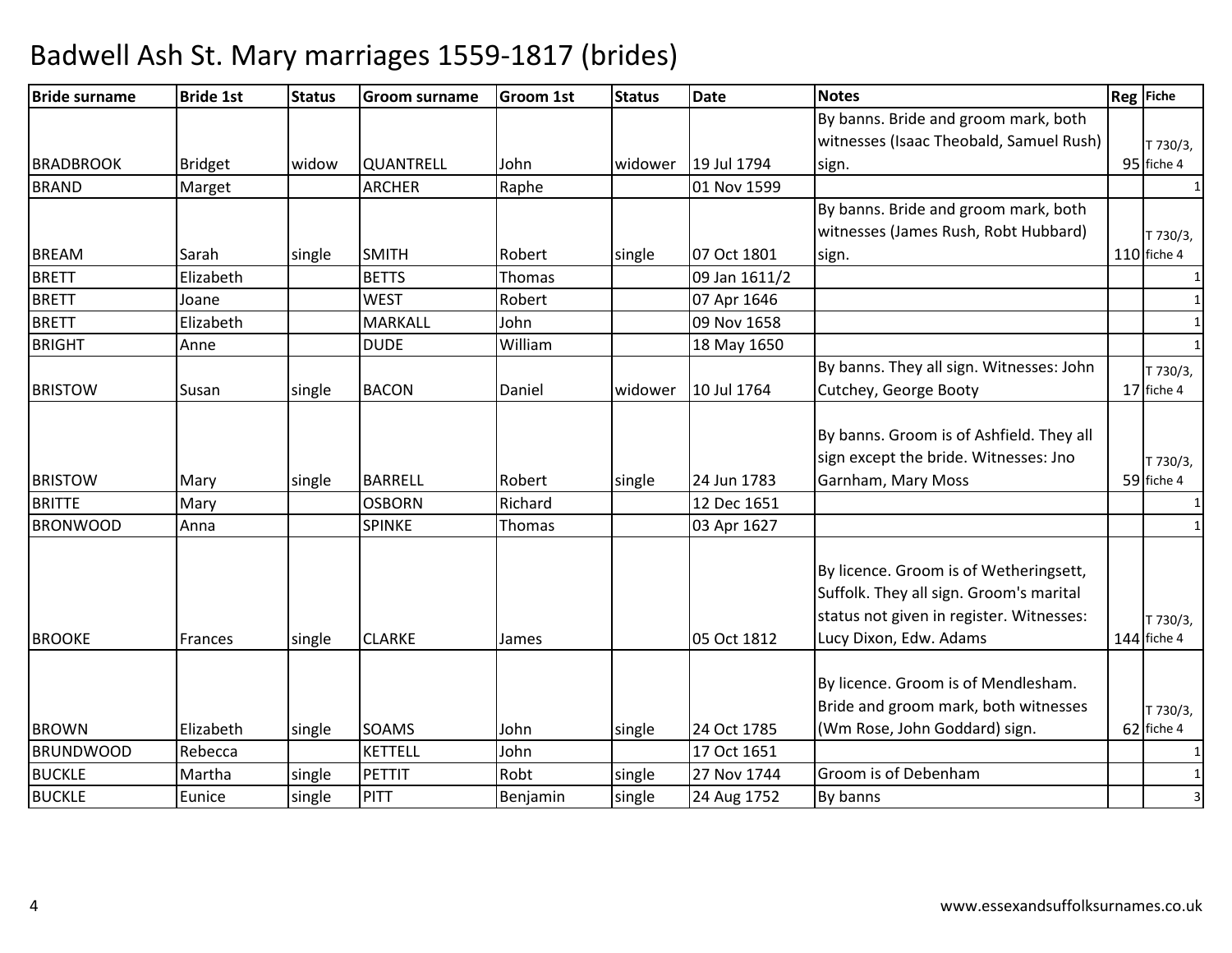| <b>Bride surname</b> | <b>Bride 1st</b> | <b>Status</b> | <b>Groom surname</b> | <b>Groom 1st</b> | <b>Status</b> | <b>Date</b>   | <b>Notes</b>                               | <b>Reg</b> Fiche |
|----------------------|------------------|---------------|----------------------|------------------|---------------|---------------|--------------------------------------------|------------------|
|                      |                  |               |                      |                  |               |               | By banns. They all sign. Bride's name      |                  |
|                      |                  |               |                      |                  |               |               | written in the register as "Sarah Buckle"  |                  |
|                      |                  |               |                      |                  |               |               | but she spells her name "Sary Buckel".     |                  |
|                      |                  |               |                      |                  |               |               | Witnesses: John Garnham, Saml              | T 730/3,         |
| <b>BUCKLE</b>        | Sarah            | single        | <b>THEOBALD</b>      | Isaac            | single        | 13 Jun 1755   | Langham                                    | $1$ fiche 4      |
|                      |                  |               |                      |                  |               |               | By licence. Bride's marital status not     |                  |
|                      |                  |               |                      |                  |               |               | given in register. Witnesses: James        | T 730/4,         |
| <b>BUGG</b>          | Maria            |               | <b>CLARKE</b>        | Jabez            | single        | 11 May 1813   | Preston, Robt Hubbard                      | $2$ fiche 4      |
|                      |                  |               |                      |                  |               |               | By licence. Groom is of Hawleigh. They     |                  |
|                      |                  |               |                      |                  |               |               | all sign except the bride. Witnesses: Robt | T 730/3,         |
| <b>BULETT</b>        | Elizabeth        | single        | <b>PRICK</b>         | Thomas           | single        | 22 Sep 1795   | Barrell, Saml Rush                         | 97 fiche 4       |
| <b>BUMSTED</b>       | Elizabeth        |               | <b>COOKE</b>         | Thomas           |               | 02 Jan 1703/4 |                                            |                  |
| <b>BURCHAM?</b>      | Frances          |               | <b>MADDER</b>        | John             |               | Feb 1642/3    |                                            |                  |
| <b>BUROWS</b>        | Unick            |               | <b>BUCKEL</b>        | Robert           |               | 27 Apr 1695   |                                            |                  |
| <b>BURROUGHE</b>     | Ann              |               | <b>BUCKEL</b>        | Robert           | widower       | 29 Jan 1683/4 | Groom is of Wetherden                      |                  |
| <b>BURTON</b>        | Mary             |               | <b>PARKER</b>        | James            |               | 02 Jul 1565   |                                            |                  |
| <b>BURWICKE</b>      | Anne             |               | <b>BRITTEN</b>       | John             |               | 02 Jul 1583   |                                            |                  |
| <b>BYNGE</b>         | Mary             |               | HO[W]                | Robert           |               | 30 Oct 1666   |                                            | 1                |
| <b>CAR</b>           | Elizabeth        | single        | <b>BRIANT</b>        | Richd.           | single        | 31 Jul 1727   |                                            |                  |
| <b>CARMAN</b>        | Mary             |               | <b>AYTON</b>         | Benjamin         |               | 27 Oct 1667   |                                            |                  |
| <b>CARPENTER</b>     | Susan            |               | <b>FROST</b>         | Thomas           |               | 24 Oct 1645   |                                            |                  |
| <b>CARTER</b>        | Elizabeth        |               | <b>HASTED</b>        | John             |               | 04 Jun 1652   |                                            |                  |
| <b>CARTER</b>        | Sarah            | widow         | <b>HUNT</b>          | Benjamin         | widower       | 15 Jun 1730   | Groom is Ashfield                          |                  |
| <b>CATER</b>         | Rosa             | single        | <b>WADE</b>          | Thomas           | widower       | 04 Oct 1687   |                                            |                  |
|                      |                  |               |                      |                  |               |               |                                            |                  |
|                      |                  |               |                      |                  |               |               | By licence. Groom is of Icklingham. They   |                  |
|                      |                  |               |                      |                  |               |               | all sign except the bride. Grooms          |                  |
|                      |                  |               |                      |                  |               |               | surname is written as "Madca[p_]" but      |                  |
|                      |                  |               |                      |                  |               |               | he signs as "Metcalf." Witnesses: Warren   | T 730/3,         |
| <b>CHAMBERS</b>      | Mary             | single        | <b>METCALF</b>       | Ambrose          | single        | 24 May 1773   | Garnham, Willm Matthew                     | 40 fiche 4       |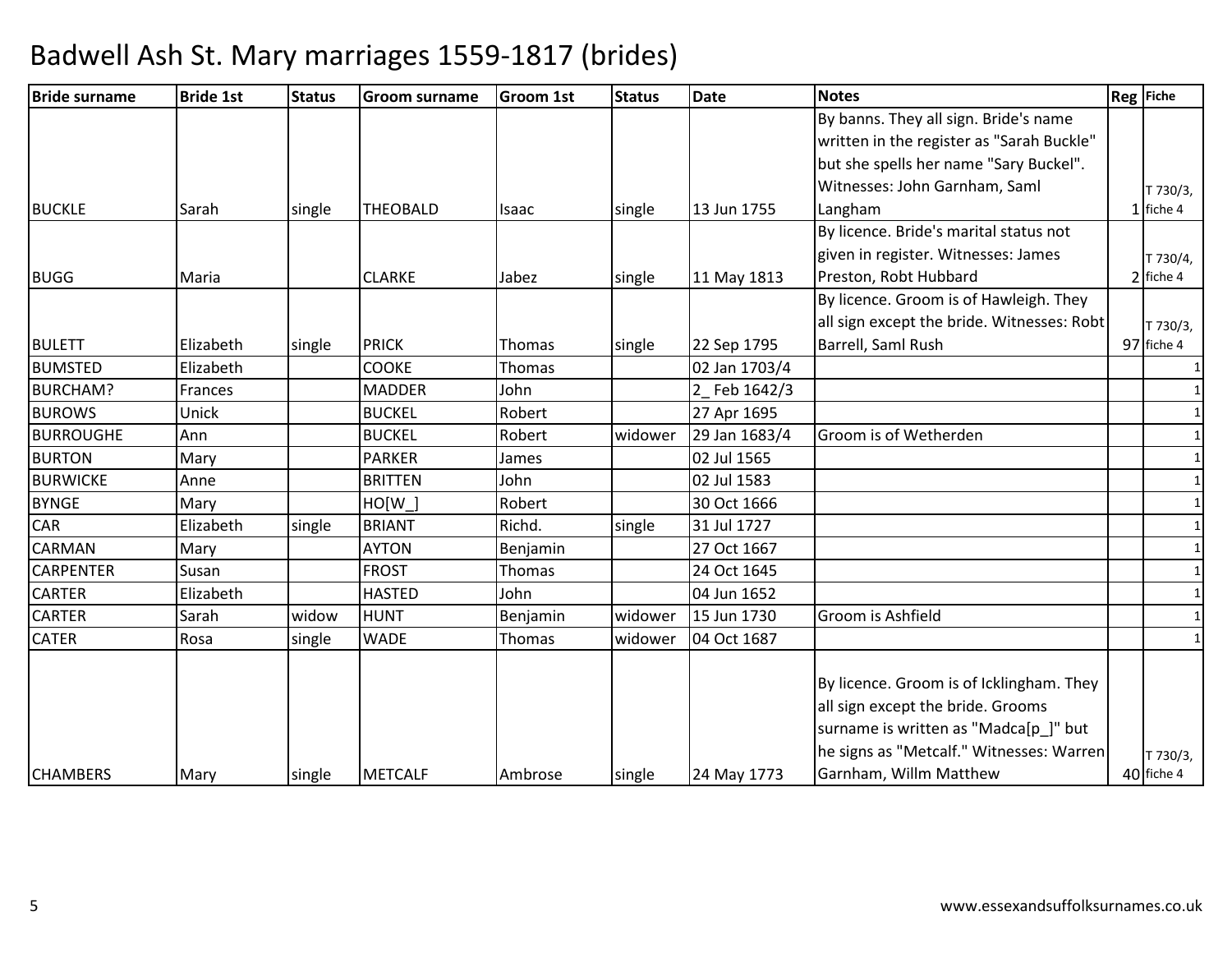| <b>Bride surname</b> | <b>Bride 1st</b> | <b>Status</b> | Groom surname   | <b>Groom 1st</b> | <b>Status</b> | <b>Date</b>   | <b>Notes</b>                             | <b>Reg</b> Fiche |
|----------------------|------------------|---------------|-----------------|------------------|---------------|---------------|------------------------------------------|------------------|
|                      |                  |               |                 |                  |               |               |                                          |                  |
|                      |                  |               |                 |                  |               |               | By banns. Groom and witness 2 (Seth      |                  |
|                      |                  |               |                 |                  |               |               | Bull?) mark, bride and witness 1 (Willm  |                  |
|                      |                  |               |                 |                  |               |               | Matthew) sign. Groom's abode given as    | T 730/3,         |
| <b>CHAMBERS</b>      | Frances          | single        | <b>SNARE</b>    | Robt             | single        | 05 Apr 1779   | "Walsham le Willows late of Elmswell."   | 48 fiche 4       |
| CHURCH?              | Elizabeth        |               | <b>SYER</b>     | Thomas           |               | 24 Jan 1651/2 |                                          |                  |
| CLAR[K_]             | Margarett        |               | <b>MURTON</b>   | Thomas           |               | 02 Nov 1660   |                                          | $\mathbf{1}$     |
| <b>CLARK</b>         | Mary             | single        | HILL            | Richard          | single        | 01 May 1712   | Groom is of Walsham le Willows           |                  |
| <b>CLARK</b>         | Mary             | widow         | <b>HOUEL</b>    | Fransies         |               | 06 Feb 1721/2 |                                          |                  |
| <b>CLARKE</b>        | Agnes            |               | <b>CREMER</b>   | Randall          |               | 13 Oct 1566   |                                          | $\mathbf{1}$     |
| <b>CLARKE</b>        | Anna             |               | <b>BLOME</b>    | John             |               | 22 Jan 1572/3 |                                          |                  |
| <b>CLARKE</b>        | Anne             |               | <b>CLARKE</b>   | Henry            |               | 22 Jun 1608   |                                          |                  |
| <b>CLARKE</b>        | Anna             | single        | <b>WATTES</b>   | Thomas           | single        | 10 Oct 1613   |                                          | $\mathbf{1}$     |
| <b>CLARKE</b>        | Cattren          |               | <b>ROSE</b>     | Edward?          |               | 01 Jan 1675/6 |                                          |                  |
| <b>CLARKE</b>        | Ann              | single        | PEARLE          | Henry            | single        | 30 Sep 1735   |                                          |                  |
| <b>COBB</b>          | Joane            |               | DAY?            | George           |               | 13 Oct 1640   |                                          | $\mathbf{1}$     |
| <b>COCK</b>          | Ann              |               | <b>ROWE</b>     | William          |               | 26 Jun 1667   |                                          |                  |
| <b>COCKET</b>        | Clemene          |               | WELLES          | Thomas           |               | 20 Jun 1574   |                                          |                  |
| <b>COMPLINE</b>      | Sarah            |               | <b>SYER</b>     | William          |               | 12 Oct 1660   |                                          | $\mathbf{1}$     |
| <b>COOK</b>          | Martha           |               | <b>SMYTH</b>    | Willyam          |               | 25 Nov 1634   |                                          | $\mathbf 1$      |
| COOK                 | Frances          | single        | <b>MAYS</b>     | William          | widower       | 06 Feb 1721/2 |                                          | $\mathbf{1}$     |
| <b>COOK</b>          | Sarah            | spinster      | <b>GERROOD</b>  | Jno              | single        | 01 Feb 1742/3 | By banns                                 | $\mathbf{1}$     |
|                      |                  |               |                 |                  |               |               | By banns. Groom is of Langham?, bride is |                  |
| <b>COOK</b>          | Ann              | single        | <b>PULFER</b>   | John             | single        | * Dec 1746    | of Lingmore?                             | $\mathbf{1}$     |
|                      |                  |               |                 |                  |               |               | By banns. They all sign. Witnesses:      | T 730/3,         |
| <b>COOK</b>          | Mary             | single        | <b>SHAVE</b>    | Thomas           | single        | 31 Aug 1763   | William Quantrill, William Matthew       | 14 fiche 4       |
| <b>COOKE</b>         | Elizabeth        |               | <b>WATTSONE</b> | John             |               | 10 Nov 1566   |                                          |                  |
| <b>COOKE</b>         | Joanne           |               | <b>BRIDGES</b>  | Thomas           |               | 26 Oct 1567   |                                          | 1                |
| <b>COOKE</b>         | Dorithe          |               | <b>AUENER</b>   | John             |               | 09 Jan 1572/3 |                                          | $\mathbf{1}$     |
| <b>COOKE</b>         | Joanne           |               | <b>BAKER</b>    | John             |               | 25 Jun 1587   |                                          | $\mathbf{1}$     |
| <b>COOKE</b>         | Dorithe          |               | <b>GOUCHE</b>   | Henry            |               | 17 Nov 1594   |                                          | $\mathbf{1}$     |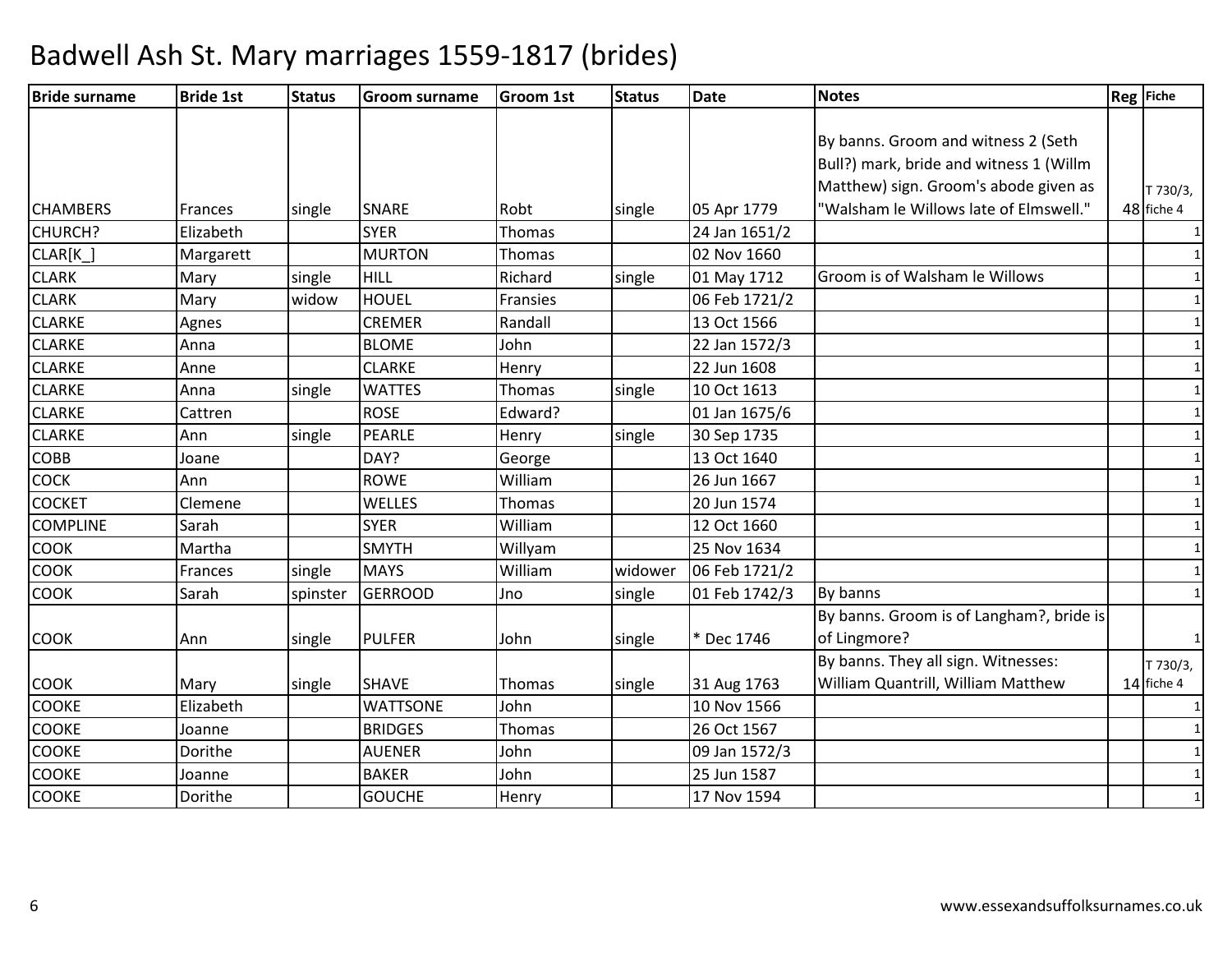| <b>Bride surname</b> | <b>Bride 1st</b> | <b>Status</b> | <b>Groom surname</b> | <b>Groom 1st</b> | <b>Status</b> | <b>Date</b>   | <b>Notes</b>                               | Reg Fiche    |
|----------------------|------------------|---------------|----------------------|------------------|---------------|---------------|--------------------------------------------|--------------|
|                      |                  |               |                      |                  |               |               |                                            |              |
|                      |                  |               |                      |                  |               |               | By banns. Groom is of Walsham le           |              |
|                      |                  |               |                      |                  |               |               | Willows. They all sign except the groom.   | T 730/3,     |
| <b>COOPER</b>        | Esther           | single        | <b>HUBBARD</b>       | Charles          | single        | 12 Oct 1790   | Witnesses: Willm Matthew, John Sumers      | 76 fiche 4   |
|                      |                  |               |                      |                  |               |               | By banns. Bride and groom mark, both       |              |
|                      |                  |               |                      |                  |               |               | witnesses (Willm Matthew, John             | T 730/3,     |
| <b>COPPING</b>       | Abigail          | single        | <b>HAWES</b>         | John             | single        | 12 Oct 1790   | Sumers) sign.                              | 75 fiche 4   |
|                      |                  |               |                      |                  |               |               | By banns. Groom is of Ashfield Magna.      |              |
|                      |                  |               |                      |                  |               |               | They all mark except witness 2 (Willm      | T 730/3,     |
| <b>CORBILL</b>       | Rebecca          | spinster      | <b>MANISTER</b>      | John             | single        | 20 Jan 1794   | Matthew). Witness 1: James Turner          | 93 fiche 4   |
|                      |                  |               |                      |                  |               |               | By licence. They all sign. Witnesses: Robt | T 730/3,     |
| <b>CORBOULD</b>      | Elizabeth        | single        | QUANTRILL            | Tyrrel           | single        | 28 Apr 1767   | Corbould, William Matthew                  | 23 fiche 4   |
| COTTON               | Elizabethe       |               | LUKAS                | John             |               | 08 Nov 1585   |                                            | $\mathbf{1}$ |
| <b>CRICK</b>         | Mary             | single        | <b>ROBINSON</b>      | Jonathan         | single        | 02 Jul 1750   | By banns. Groom is of Elmswell             | 3            |
| <b>CROWE</b>         | Alce             |               | <b>BLOME</b>         | <b>Moyses</b>    |               | 18 May 1587   |                                            | $\mathbf{1}$ |
|                      |                  |               |                      |                  |               |               |                                            |              |
|                      |                  |               |                      |                  |               |               | By banns. Groom is of Ellmeswell. They     |              |
|                      |                  |               |                      |                  |               |               | all sign except witness 1 (Willm           | T 730/3,     |
| <b>CUTCHIN</b>       | Mary             | single        | <b>GODDARD</b>       | Edmund           | single        | 16 May 1774   | Matthew). Witness 2: William Steward       | 41 fiche 4   |
| <b>CUTTER</b>        | Elizabeth        |               | <b>GOOCH</b>         | Edmond           |               | 21 Feb 1660/1 |                                            | 1            |
| <b>DAY</b>           | Prasla           |               | [R_]ETTELL           | Eliaser          |               | 09 Oct 1624   |                                            |              |
| <b>DAY</b>           | Anne             |               | LALHAM               | Marks            |               | 12 Sep 1636   |                                            |              |
|                      |                  |               |                      |                  |               |               | By banns. Groom is of Combs, Suffolk.      |              |
|                      |                  |               |                      |                  |               |               | Bride and groom mark, both witnesses       |              |
|                      |                  |               |                      |                  |               |               | sign. Groom's marital status not given.    | T 730/3,     |
| <b>DAY</b>           | Ann              | spinster      | <b>BIRD</b>          | Samuel           |               | 03 Nov 1783   | Witnesses: Thos Day, Willm Matthew         | 60 fiche 4   |
| <b>DAYNS</b>         | Anne             |               | $HO^*[K]N$           | William          |               | 02 Aug 1649   |                                            | 1            |
|                      |                  |               |                      |                  |               |               | By banns. Bride and groom mark, both       |              |
|                      |                  |               |                      |                  |               |               | witnesses (Allas Sturgeon, William         | T 730/3,     |
| <b>DEATH</b>         | Mary             | single        | <b>MARTIN</b>        | Robert           | single        | 14 Sep 1806   | Martin) sign.                              | 130 fiche 4  |
| <b>DISSEM</b>        | Ann              |               | <b>BALE</b>          | Richard          |               | 02 Oct 1699   |                                            |              |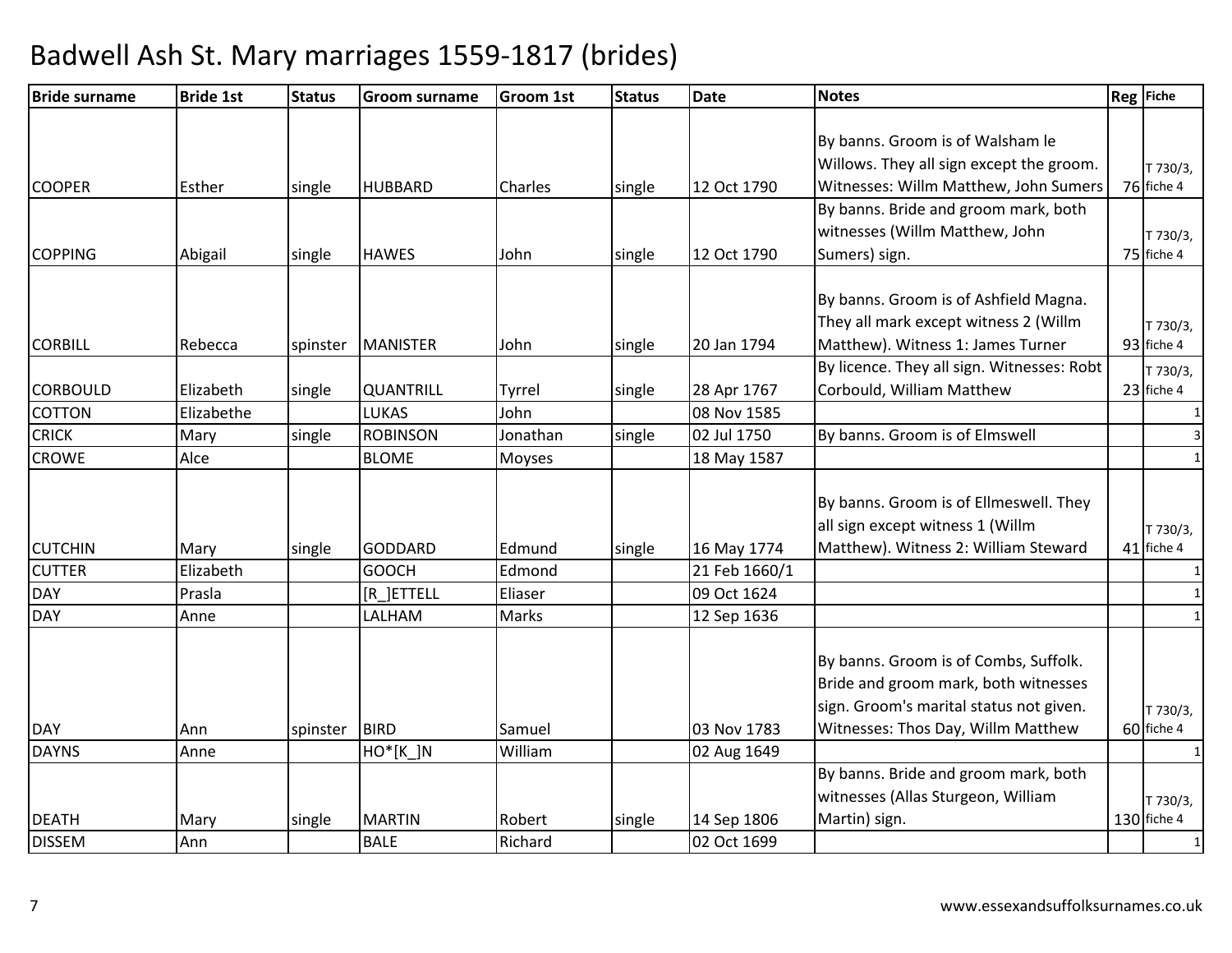| <b>Bride surname</b> | <b>Bride 1st</b> | <b>Status</b> | <b>Groom surname</b> | <b>Groom 1st</b> | <b>Status</b> | <b>Date</b>    | <b>Notes</b>                             | <b>Reg</b> Fiche |
|----------------------|------------------|---------------|----------------------|------------------|---------------|----------------|------------------------------------------|------------------|
|                      |                  |               |                      |                  |               |                | By banns. They all sign. Witnesses: Saml | T 730/3,         |
| <b>DOBBY</b>         | Mary             | widow         | <b>MULLEY</b>        | John             | widower       | 03 Jun 1756    | Langham, Edward Matthew                  | 3 fiche 4        |
| <b>DOOE</b>          | Elizabeth        |               | <b>CLARKE</b>        | Roger            |               | 08 Mar 1563/4  |                                          | $\overline{1}$   |
|                      |                  |               |                      |                  |               |                | By banns. Bride and groom mark, both     |                  |
|                      |                  |               |                      |                  |               |                | witnesses (Elijah Elsegood, Robt         | T 730/3,         |
| <b>DRAKE</b>         | Sarah            | widow         | <b>CORNELL</b>       | Thomas           | widower       | 24 Nov 1811    | Hubbard) sign.                           | 142 fiche 4      |
|                      |                  |               |                      |                  |               |                | By banns. Bride and groom mark, both     |                  |
|                      |                  |               |                      |                  |               |                | witnesses (Henry Warron, Willm           | T 730/3,         |
| <b>DURRANT</b>       | Anne             | single        | <b>VINCENT</b>       | James            | single        | 09 Oct 1787    | Matthew) sign.                           | 68 fiche 4       |
|                      |                  |               |                      |                  |               |                | By banns. Bride and groom mark, both     |                  |
|                      |                  |               |                      |                  |               |                | witnesses (Thomas & Isaac Theobald)      | T 730/3,         |
| <b>EALING</b>        | Sarah            | single        | <b>WARD</b>          | William          | single        | 12 Oct 1755    | sign.                                    | $2$ fiche 4      |
|                      |                  |               |                      |                  |               |                | By licence. Groom of Hepworth, bride of  |                  |
| <b>EASTLING</b>      | Eliz.            | widow         | <b>DALLEY</b>        | Henry            | single        | 18 Feb 1749/50 | Cavenham                                 | 3                |
|                      |                  |               |                      |                  |               |                | By banns. Bride and groom mark, both     |                  |
|                      |                  |               |                      |                  |               |                | witnesses (William Bloomfield, Thomas    | T 730/3,         |
| <b>EDGAR</b>         | Hannah           | single        | <b>DENNY</b>         | William          | single        | 12 May 1788    | Sadler) sign.                            | 70 fiche 4       |
| <b>EDMUNDS</b>       | Susan            |               | <b>SMYTH</b>         | Thomas           |               | 16 May 1608    |                                          | $\mathbf{1}$     |
| <b>EDWARDS</b>       | Elizabeth        | single        | <b>WOODS</b>         | Robert           | single        | 30 Jun 1746    | By banns                                 | $\mathbf{1}$     |
| <b>EDWARDS</b>       | Mary             | single        | <b>MASH</b>          | William          | single        | 23 Oct 1752    | By banns                                 | $\overline{3}$   |
| <b>ELYS</b>          | Joanne           |               | <b>COOKE</b>         | William          |               | 19 Oct 1564    |                                          | $\mathbf{1}$     |
|                      |                  |               |                      |                  |               |                | By banns. Bride and groom mark, both     |                  |
|                      |                  |               |                      |                  |               |                | witnesses (Thos Peck, Robt Hubbard)      | T 730/3,         |
| <b>FAIRS</b>         | Susan            | single        | <b>PECK</b>          | John             | single        | 06 Apr 1806    | sign.                                    | $128$ fiche 4    |
| <b>FARRAR</b>        | Agnes            |               | P[AU]TTELL           | Thomas           |               | 16 Nov 1561    |                                          | 1                |
| <b>FARRAR</b>        | Margerye         |               | TA[FS][FS]ELL        | William          |               | 09 Jul 1573    |                                          | $\mathbf{1}$     |
|                      |                  |               |                      |                  |               |                | By banns. Groom's marital status not     |                  |
| <b>FARRINGTON</b>    | Ann              | widow         | <b>HAWES</b>         | John             |               | 30 Sep 1746    | given. He is of Hunston                  | $\mathbf{1}$     |
| <b>FIER</b>          | Ha[n_]ah         | widow         | CARNOM               | Tho.             |               | 11 Jun 1678    |                                          | $\mathbf{1}$     |
| <b>FIRMAGE</b>       | Elizaebethe      |               | <b>GEFFERYE</b>      | <b>Thoams</b>    |               | 23 Feb 1580/1  |                                          | $\mathbf{1}$     |
|                      |                  |               |                      |                  |               |                |                                          |                  |
|                      |                  |               |                      |                  |               |                | By banns. Groom is of Bardwell. They all | T 730/3,         |
| <b>FOOTER</b>        | Elizabeth        | single        | <b>WRIGHT</b>        | George           | single        | 30 Dec 1790    | sign. Witnesses: John Clamp, Saml Rush   | 78 fiche 4       |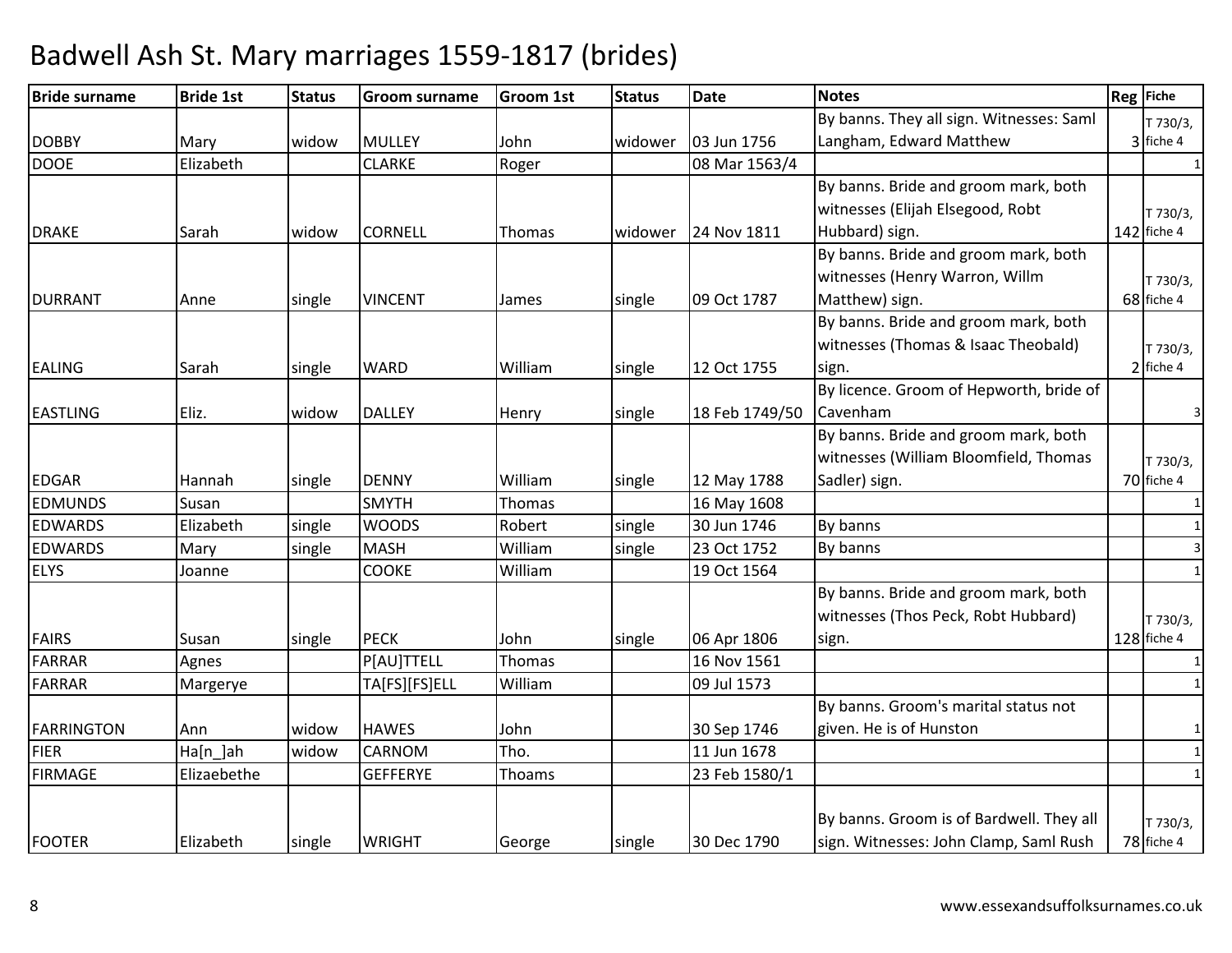| <b>Bride surname</b> | <b>Bride 1st</b> | <b>Status</b> | <b>Groom surname</b> | <b>Groom 1st</b> | <b>Status</b> | <b>Date</b>   | <b>Notes</b>                                                                                      | Reg Fiche               |
|----------------------|------------------|---------------|----------------------|------------------|---------------|---------------|---------------------------------------------------------------------------------------------------|-------------------------|
| <b>FOSTER</b>        | Marget           |               | <b>MANINGE</b>       | John             |               | 18 Oct 1624   |                                                                                                   | 1                       |
| <b>FOSTER</b>        | Mary             | single        | <b>WALE</b>          | Edward           | single        | 12 May 1685   | Both of Gislingham                                                                                | $\mathbf{1}$            |
| <b>FOULGER</b>       | Ann              | single        | <b>MORTIMER</b>      | Thomas           | single        | 16 Oct 1761   | By banns. They all sign except the bride.<br>Witnesses: William Matthew, John<br>Tunmer           | T 730/3,<br>12 fiche 4  |
|                      |                  |               |                      |                  |               |               | By banns. They all mark except witness 2                                                          | T 730/3,                |
| <b>FOULGER</b>       | Sarah            | single        | <b>KEEBLE</b>        | John             | widower       | 03 Aug 1772   | (Willm Matthew). Witness 1: John Franks                                                           | 37 fiche 4              |
| <b>FRANKE</b>        | Catherine        |               | PEARSON              | Danyell          |               | 15 Jul 1638   |                                                                                                   |                         |
| <b>FREBOND</b>       | Mary             |               | <b>MORE</b>          | <b>Francis</b>   |               | 26 Feb 1660/1 |                                                                                                   | 1                       |
| <b>FRIEND</b>        | Sarah            | single        | <b>RUSSELL</b>       | Isaac            | single        | 19 Jun 1794   | By licence. Bride and groom mark, both<br>witnesses (Thomas Richer, George<br>Everett) sign.      | T 730/3,<br>94 fiche 4  |
| <b>FROOME</b>        | Anne             |               | <b>BENNETT</b>       | James            |               | 07 May 1661   |                                                                                                   | $\mathbf{1}$            |
| <b>FULLER</b>        | Martha           |               | <b>HAYWOOD</b>       | Obadiah          |               | 06 Oct 1604   |                                                                                                   | $\mathbf{1}$            |
| <b>FULLER</b>        | Pheby            |               | [RK]ENDALL           | John             |               | 10 Jun 1622   |                                                                                                   | $\mathbf{1}$            |
| <b>FULLER</b>        | Alice            | single        | PEARSEY              | Wm               | single        | 29 Jun 1747   | By banns                                                                                          | $\mathbf{1}$            |
| <b>FURMAN</b>        | Frances          |               | DA[Y ][D             | Izhaz            |               | 11 Nov 1650   |                                                                                                   | $\mathbf{1}$            |
| GADHRON?             | Mary             |               | <b>TAILER</b>        | Robart           |               | 03 Nov 1625   |                                                                                                   | 1                       |
| <b>GARDNER</b>       | Martha           |               | HEY[F_]ER            | Gefferye         |               | 24 Sep 1565   |                                                                                                   | $\mathbf 1$             |
| <b>GARLAND</b>       | Sarah            | single        | <b>MULLINGER</b>     | Robert           | single        | 12 Mar 1799   | By banns. Bride and groom mark, both<br>witnesses (Frances Casborne, Robt<br>Hubbard) sign.       | T 730/3,<br>104 fiche 4 |
| <b>GARNAME</b>       | Elizabeth        |               | [K_]OCKET            | Thomas           |               | 25 May 1624   |                                                                                                   |                         |
| <b>GARNHAM</b>       | Mary             |               | <b>MORTLOCKE</b>     | Thomas           | single        | 22 Feb 1716/7 | Groom is of Risby                                                                                 |                         |
| <b>GARNHAM</b>       | Elizabeth        | single        | <b>RICHER</b>        | Philip           | single        | 09 Apr 1761   | By licence. Groom is of Ashfield. They all<br>sign. Witnesses: John Garnham, William<br>Matthew   | T 730/3,<br>10 fiche 4  |
| <b>GARNHAM</b>       | Mary             | single        | PILBROUGH            | Henry            | single        | 19 Dec 1768   | By licence. Groom is of Wiverston,<br>Suffolk. They all sign. Witnesses: Warren<br>& Jno. Garnham | T 730/3,<br>29 fiche 4  |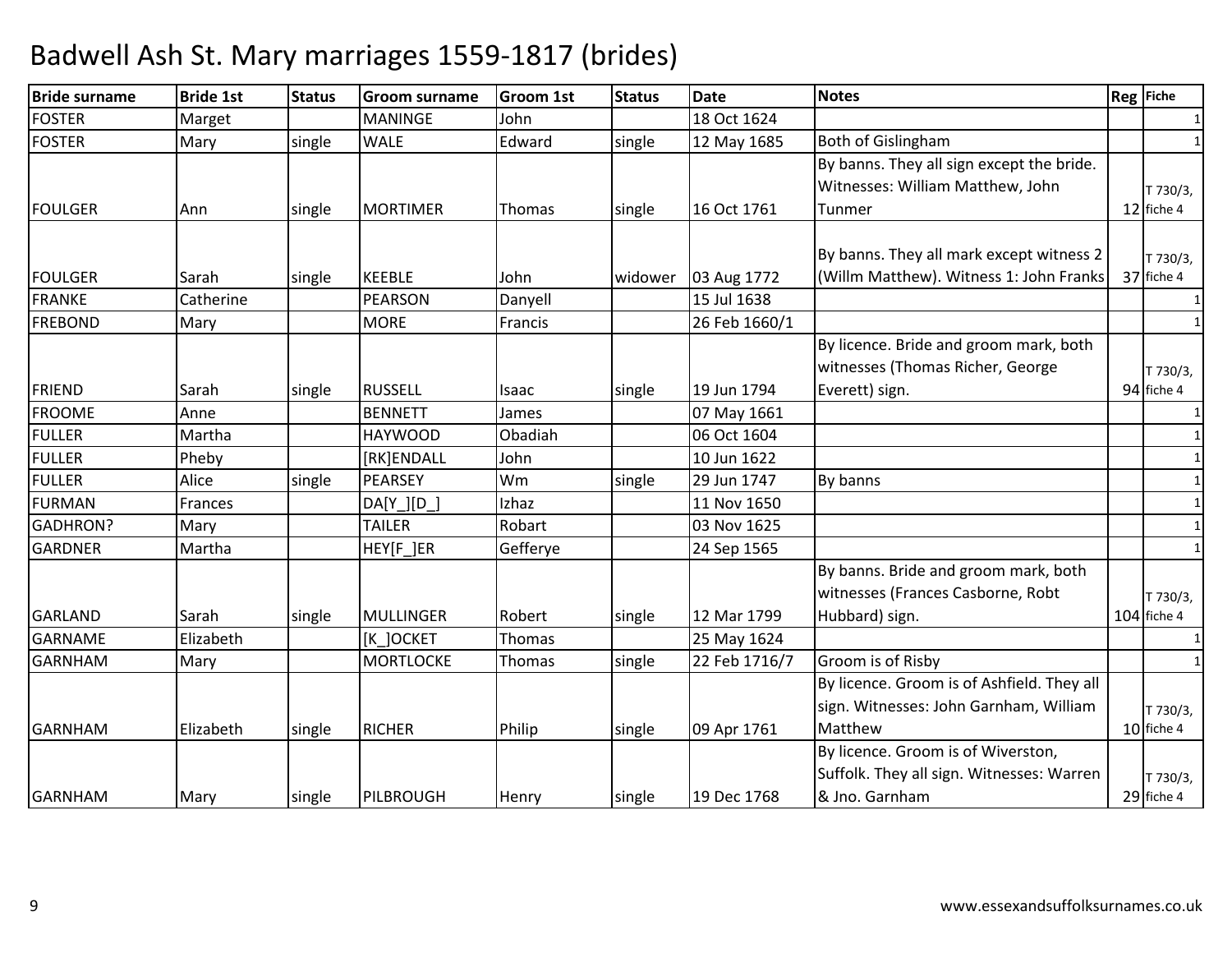| <b>Bride surname</b> | <b>Bride 1st</b> | <b>Status</b> | <b>Groom surname</b> | <b>Groom 1st</b> | <b>Status</b> | <b>Date</b>   | <b>Notes</b>                                                                 | Reg Fiche               |
|----------------------|------------------|---------------|----------------------|------------------|---------------|---------------|------------------------------------------------------------------------------|-------------------------|
|                      |                  |               |                      |                  |               |               |                                                                              |                         |
|                      |                  |               |                      |                  |               |               | By banns. They all mark except witness 1                                     | T 730/3,                |
| <b>GARNHAM</b>       | Anne             | single        | <b>LIMMISS</b>       | James            | single        | 10 Dec 1793   | (Willm Matthew). Witness 2: Caleb Mully                                      | 92 fiche 4              |
| GARNHAM?             | Elizabeth        |               | $W[E_$ ]LL $[E_$ ]S  | Ralph?           |               | 14 Mar 1668/9 |                                                                              | 1                       |
| <b>GARNUM</b>        | Elizabetha       | single        | <b>HOLMES</b>        | Edvardus         | single        | 09 Jan 1687/8 | Bride is of Fakenham                                                         | $\mathbf{1}$            |
|                      |                  |               |                      |                  |               |               | By banns. They all mark except witness 2<br>(Robt Hubbard). Only the surname |                         |
|                      |                  |               |                      |                  |               |               | (Diggons) of witness 1 is given in the                                       | T 730/4,                |
| <b>GERMANY</b>       | Martha           | single        | <b>DIGGONS</b>       | John             | single        | 21 Jan 1813   | register - no first name.                                                    | $1$ fiche 4             |
| <b>GILLBERT</b>      | Margarett        |               | <b>BLOCE</b>         | Henry            |               | 30 Jul 1667   |                                                                              | 1                       |
| <b>GODDARD</b>       | Elizabeth        |               | <b>CHAMBERS</b>      | John             |               | 09 May 1661   |                                                                              | $\mathbf{1}$            |
| <b>GOOCH</b>         | Mary             |               | <b>MALLOWES</b>      | Thomas           |               | 04 Sep 1649   |                                                                              | $\mathbf{1}$            |
| <b>GORE</b>          | Mary             | single        | <b>BROOKE</b>        | Robert           | single        | 12 Jun 1726   |                                                                              | $\mathbf{1}$            |
| GRIBES?              | Margerye         |               | <b>FULLER</b>        | Peter            |               | 25 Jul 1576   |                                                                              | $\mathbf{1}$            |
| <b>HAIRYSON</b>      | Elizabeth        |               | <b>BAKER</b>         | Thomas           |               | 26 Sep 1632   |                                                                              | $\mathbf{1}$            |
| <b>HAMMENT</b>       | Sarah            |               | BEAM[Y_]S            | Edward           |               | 20 Sep 1649   |                                                                              | $\mathbf{1}$            |
| <b>HAMMOND</b>       | Agnes            |               | <b>BENNET</b>        | John             | widower       | 03 May 1737   |                                                                              | 1                       |
| <b>HARDE</b>         | Elizabethe       |               | <b>SWAINE</b>        | Robert           |               | 14 May 1565   |                                                                              | $\mathbf{1}$            |
| <b>HARISONE</b>      | Alce             |               | <b>GRENE</b>         | Robert           |               | 25 Sep 1563   |                                                                              | $\mathbf{1}$            |
| <b>HART</b>          | Prisla           |               | <b>ANDREW</b>        | Robart           |               | 02 Feb 1624/5 |                                                                              | 1                       |
|                      |                  |               |                      |                  |               |               | By banns. Groom is of Langham. Bride<br>and groom mark, both witnesses (Saml |                         |
|                      |                  |               |                      |                  |               |               |                                                                              | T 730/3,                |
| <b>HART</b>          | Frances          | widow         | <b>PALMER</b>        | Henry            | widower       | 23 Oct 1792   | Rush, Willm Matthew) sign.                                                   | fiche 4                 |
|                      |                  |               | <b>PULFORD</b>       | John             |               |               | By banns. They all mark. Witnesses: Saml                                     | T 730/3,                |
| <b>HART</b>          | Sophia           | single        |                      |                  | single        | 30 Apr 1810   | Percy, Elizth Allen                                                          | 137 fiche 4             |
| <b>HASELL</b>        | Sarah            |               | <b>CLARKE</b>        | Edmund           |               | 10 Sep 1646   |                                                                              |                         |
|                      |                  |               |                      |                  |               |               | By banns. Bride and groom mark, both<br>witnesses (Robt Hubbard, James Rush) |                         |
| <b>HAUTEN</b>        | Frances          | single        | <b>HIARD</b>         | William          | single        | 11 Oct 1805   | sign.                                                                        | T 730/3,<br>127 fiche 4 |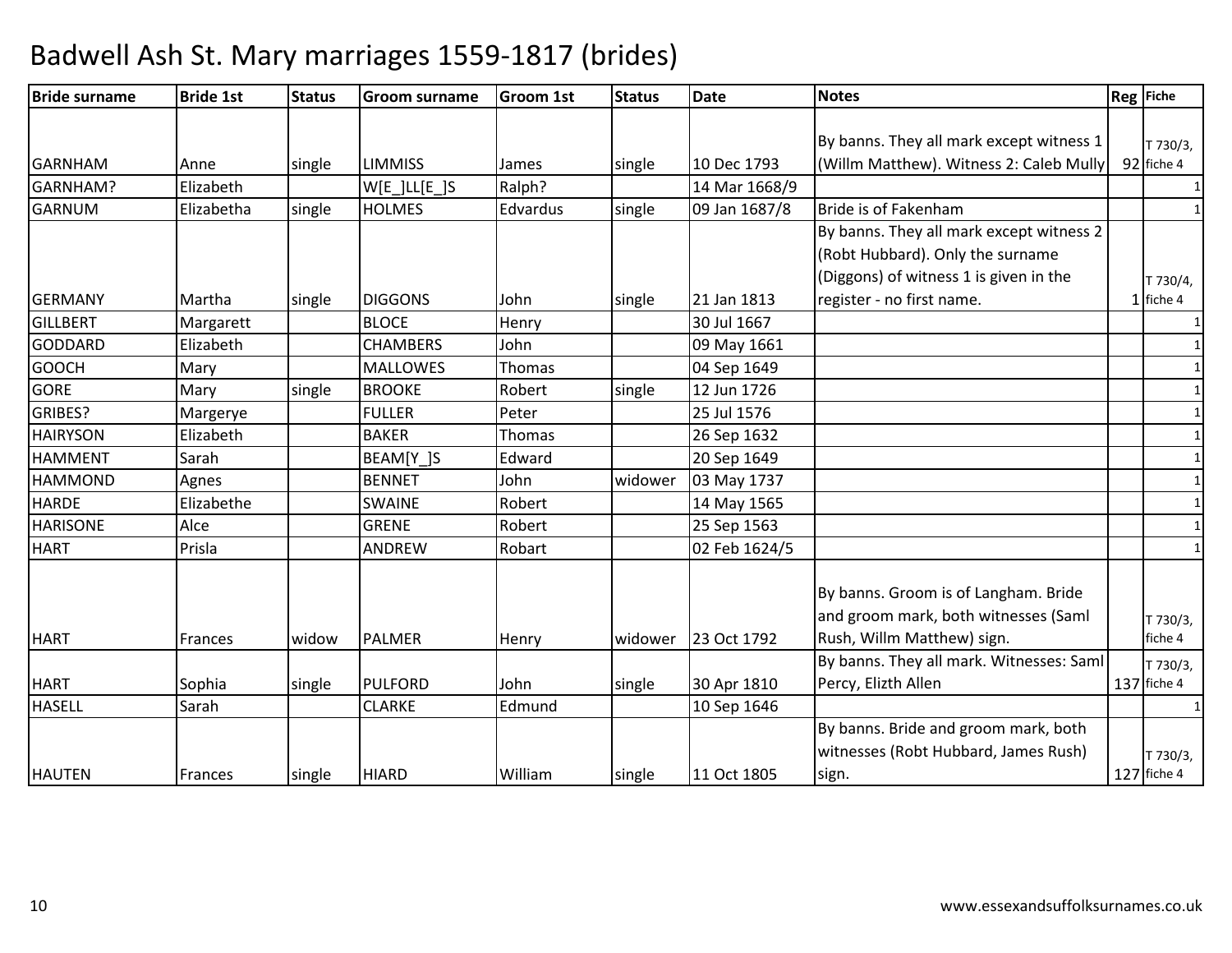| <b>Bride surname</b>    | <b>Bride 1st</b> | <b>Status</b> | <b>Groom surname</b> | <b>Groom 1st</b> | <b>Status</b> | <b>Date</b> | <b>Notes</b>                                                      | Reg Fiche              |
|-------------------------|------------------|---------------|----------------------|------------------|---------------|-------------|-------------------------------------------------------------------|------------------------|
|                         |                  |               |                      |                  |               |             |                                                                   |                        |
|                         |                  |               |                      |                  |               |             | By banns. Groom is of Norton. Bride and                           |                        |
| <b>HAWKINS</b>          | Elizabeth        |               | <b>CALLIS</b>        |                  |               | 27 Feb 1759 | groom mark, both witnesses (Saml<br>Langham, Willm Matthew) sign. | T 730/3,<br>6 fiche 4  |
| <b>HAYWARD</b>          |                  | single        | <b>BLOMFILD</b>      | Daniel<br>John   | single        | 23 Dec 1577 |                                                                   |                        |
|                         | Margerye         |               |                      |                  |               |             | By banns. They all sign. Witnesses:                               | $\mathbf{1}$           |
|                         |                  |               | <b>BRETT</b>         | Thos             |               | 09 Oct 1777 | Samuel Rush, Willm Matthew                                        | T 730/3,<br>45 fiche 4 |
| <b>HAYWARD</b><br>HERM? | Ann              | single        |                      | William          | single        |             |                                                                   |                        |
|                         | Anne             |               | AN[SL]OOE            |                  |               | 19 Sep 1615 |                                                                   | $\mathbf{1}$           |
| HGENED?                 | Ann              |               | <b>WADE</b>          | Edmynd           |               | 11 Nov 1634 |                                                                   | 1                      |
| <b>HILL</b>             | Ester            |               | <b>BRETT</b>         | Marten           |               | 15 Sep 1631 |                                                                   | $\mathbf{1}$           |
| <b>HILL</b>             | Elizabeth        |               | <b>ALDETON</b>       | Richardus        |               | 11 Nov 1635 |                                                                   | $\mathbf{1}$           |
| <b>HILL</b>             | Elizabeth        |               | <b>TALBOTT</b>       | Robert           |               | 05 Sep 1649 |                                                                   | $\mathbf{1}$           |
|                         |                  |               |                      |                  |               |             | By banns. Bride and groom mark, both                              |                        |
|                         |                  |               |                      |                  |               |             | witnesses (Willm Matthew, Samuel                                  | T 730/3,               |
| <b>HILL</b>             | Sarah            | single        | <b>WILLIAMS</b>      | Thomas           | single        | 05 Nov 1782 | Rush) sign.                                                       | 57 fiche 4             |
| <b>HOBBERD</b>          | Elezbth          |               | <b>BEATTES</b>       | Thomas           |               | 29 Nov 1670 |                                                                   |                        |
| <b>HOLBIDG</b>          | Elizabeth        |               | YOUNGMAN             | Jonathan         |               | 07 Dec 1646 |                                                                   | $\mathbf{1}$           |
| <b>HOLDING</b>          | Elizabetha       | single        | <b>MANN</b>          | Robertus         | single        | 12 Jun 1687 | Groom is of Huston                                                | $\mathbf{1}$           |
| <b>HOOKES</b>           | Marian           |               | <b>BRUNDWOOD</b>     | Frances          |               | 03 Dec 1561 |                                                                   | $\mathbf{1}$           |
|                         |                  |               |                      |                  |               |             | By licence. Groom is of Mendlesham.                               |                        |
|                         |                  |               |                      |                  |               |             | They all sign. Witnesses: Jno Heigham,                            | T 730/3,               |
| <b>HOVELL</b>           | Jane Philippa    | single        | <b>MANNING</b>       | John             | single        | 10 Feb 1761 | Thos Ho[w_]ell                                                    | 9 fiche 4              |
|                         |                  |               |                      |                  |               |             | By licence. Groom is of Walsham-le-                               |                        |
|                         |                  |               |                      |                  |               |             | Willows. The all sign. Witnesses: William                         |                        |
| <b>HOVELL</b>           | Elizabeth        | single        | PETT                 | <b>Ellis</b>     | single        | 01 Nov 1762 | & Eliz. Hovell                                                    | T 730/3,<br>13 fiche 4 |
|                         |                  |               |                      |                  |               |             |                                                                   |                        |
|                         |                  |               |                      |                  |               |             | By licence. Groom is of Langham. They                             |                        |
|                         | Arabella         |               |                      |                  |               |             | all sign. Witnesses: Alexander Moss,                              |                        |
| <b>HOVELL</b>           | Catherine        |               | <b>DENT</b>          | John             |               | 14 Oct 1768 | William Hovell junr. The bride is 19.                             | T 730/3,<br>28 fiche 4 |
|                         |                  | minor         |                      | John             | single        | 01 Oct 1695 |                                                                   |                        |
| <b>HOW</b>              | Mary             |               | <b>WORTTON</b>       |                  |               |             |                                                                   |                        |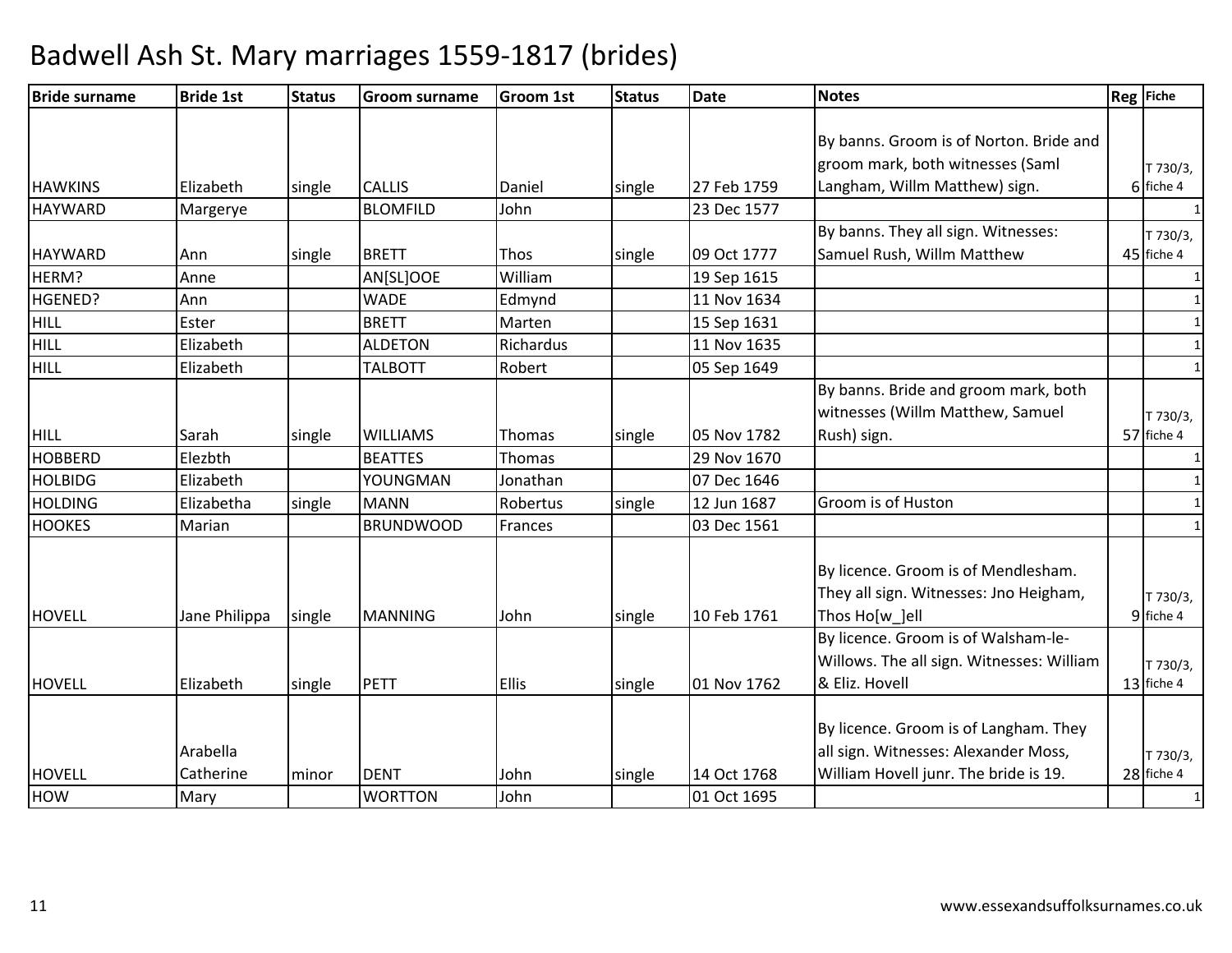| <b>Bride surname</b>            | <b>Bride 1st</b>   | <b>Status</b> | <b>Groom surname</b>  | <b>Groom 1st</b> | <b>Status</b> | <b>Date</b>   | <b>Notes</b>                              | <b>Reg</b> Fiche             |
|---------------------------------|--------------------|---------------|-----------------------|------------------|---------------|---------------|-------------------------------------------|------------------------------|
|                                 |                    |               |                       |                  |               |               | By banns. Bride and groom mark, both      |                              |
|                                 |                    |               |                       |                  |               |               | witnesses (Willm Matthew, Isaac           | T 730/3,                     |
| <b>HOWARD</b>                   | <b>Bridget</b>     | spinster      | <b>BRADBROOK</b>      | Robert           | widower       | 23 Oct 1780   | Theobald) sign.                           | 51 fiche 4                   |
|                                 |                    |               |                       |                  |               |               | By banns. They all sign. The groom signs  |                              |
|                                 |                    |               |                       |                  |               |               | his surname "True" but it is written in   |                              |
|                                 |                    |               |                       |                  |               |               | the register as "Trew". Witnesses:        | T 730/3,                     |
| <b>HOWARD</b>                   | Mary               | widow         | TREW/TRUE             | Thomas           | single        | 02 Jan 1811   | Charles & Mary Hubbard                    | 139 fiche 4                  |
| <b>HOWLETT</b>                  | Elizabeth          |               | <b>CALVER</b>         | William          |               | 30 Dec 1737   |                                           | $\mathbf{1}$                 |
|                                 |                    |               |                       |                  |               |               | By banns. Groom is of Ashfield. They all  |                              |
|                                 |                    |               |                       |                  |               |               | mark except witness 1 (Chas. White).      | T 730/3,                     |
| <b>HUBBARD</b>                  | Catharine          | single        | <b>DENNY</b>          | Arthur           | single        | 20 May 1803   | Witness 2: Warner Denny                   | 119 fiche 4                  |
|                                 |                    |               |                       |                  |               |               |                                           |                              |
|                                 |                    |               |                       |                  |               |               | By licence. They all sign. Groom is a     |                              |
|                                 |                    |               |                       |                  |               |               | private in the Suffolk Militia (Western). | T 730/3,                     |
| <b>HUBBARD</b>                  | Mary               | single        | <b>HAYWARD</b>        | Zachariah        | single        | 27 Nov 1803   | Witnesses: Susan Hayward, Jabez Clarke    | $121$ fiche 4                |
| <b>HUBBERD</b>                  | Anne               |               | <b>BLOMFILD</b>       | Timothye         |               | 20 Aug 1580   |                                           | 1                            |
| <b>HUBERT</b>                   | Aesle?             | widow         | <b>COKE</b>           | Thomas           |               | 07 Dec 1649   |                                           | $\mathbf{1}$                 |
| <b>HUNT</b>                     | Anne               | widow         | <b>CUTTING</b>        | William          | widower       | 18 Jan 1686/7 |                                           | $\mathbf{1}$                 |
|                                 |                    |               |                       |                  |               |               | By banns. They all mark except witness 2  |                              |
|                                 |                    |               |                       |                  |               |               | (Robt Hubbard). Witness 1: Thomas         | T 730/3,                     |
| <b>HUNT</b>                     | Elizabeth          | single        | <b>GARNHAM</b>        | John             | widower       | 20 Sep 1803   | Garnham                                   | 120 fiche 4                  |
|                                 |                    |               |                       |                  |               |               |                                           |                              |
|                                 |                    |               |                       |                  |               |               | By banns. They all mark except witness 2  | T 730/4,                     |
| <b>HUNT</b>                     | Elizabeth          | single        | <b>WARREN</b>         | Simon            | single        | 03 Jan 1814   | (Robt Hubbard). Witness 1: Avis Wales     | 3 fiche 4                    |
|                                 |                    |               |                       |                  |               |               |                                           |                              |
|                                 |                    |               |                       |                  |               |               | By banns. Groom is of Riddlesworth.       |                              |
|                                 |                    |               |                       |                  |               |               | They all mark except witness 1 (Willm     | T 730/3,                     |
| <b>HYE</b>                      | Elizabeth          | single        | <b>BARRELL</b>        | John             | single        | 08 Jan 1787   | Matthew). Witness 2: Elizabeth Allerton   | 67 fiche 4                   |
|                                 |                    |               |                       |                  |               |               |                                           |                              |
|                                 |                    |               |                       |                  |               |               | By banns. They all mark except witness 2  | T 730/3,                     |
| <b>JARROLD</b><br><b>JOLLEY</b> | Elizabeth<br>Alice | single        | <b>PULFOR</b><br>CAGE | Martin           | single        | 03 Jun 1781   | (Willm Matthew). Witness 1: John Pulfor   | 55 fiche 4<br>$\overline{3}$ |
|                                 |                    | single        |                       | James            | single        | 17 Sep 1752   | By banns. Groom is of Langham             |                              |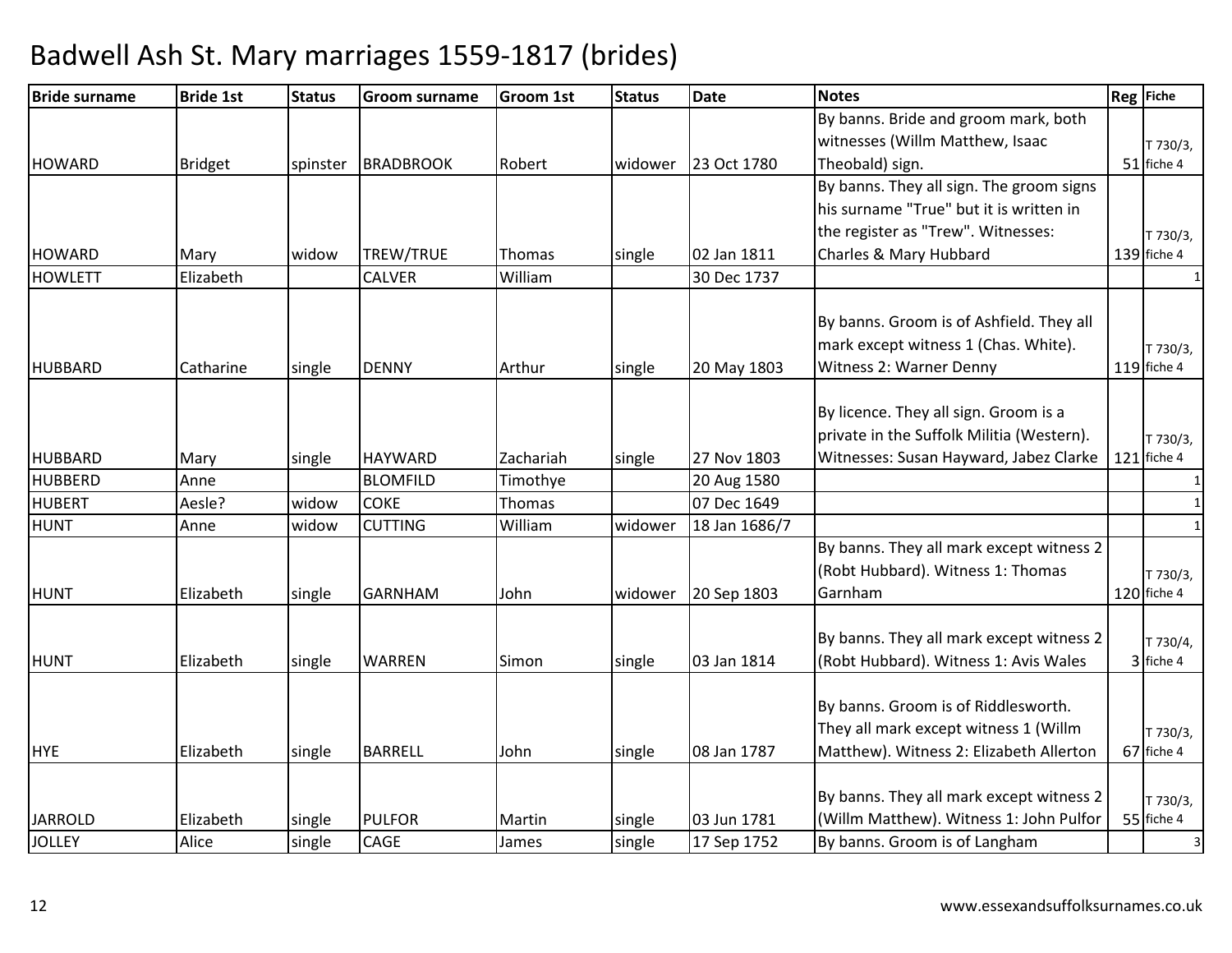| <b>Bride surname</b> | <b>Bride 1st</b> | <b>Status</b> | <b>Groom surname</b> | <b>Groom 1st</b> | <b>Status</b> | <b>Date</b> | <b>Notes</b>                             | Reg Fiche     |
|----------------------|------------------|---------------|----------------------|------------------|---------------|-------------|------------------------------------------|---------------|
|                      |                  |               |                      |                  |               |             |                                          |               |
|                      |                  |               |                      |                  |               |             | By licence. Groom is of Ixworth Thorpe,  |               |
|                      |                  |               |                      |                  |               |             | Suffolk. They all sign except the groom. | T 730/3,      |
| <b>JOLLY</b>         | Martha           | single        | <b>BOND</b>          | John             | single        | 17 Jan 1793 | Witnesses: John Moss, George Everett.    | 89 fiche 4    |
|                      |                  |               |                      |                  |               |             | By banns. They all sign except the       |               |
|                      |                  |               |                      |                  |               |             | groom. Witnesses: Tho Tkent?, Robt       | T 730/3,      |
| <b>JOLLY</b>         | Anne             | widow         | <b>WEBSTER</b>       | William          | widower       | 13 Dec 1802 | Hubbard                                  | 117 fiche 4   |
|                      |                  |               |                      |                  |               |             | By banns. They all sign. Witnesses:      | T 730/3,      |
| <b>JOLLY</b>         | <b>Mary Anne</b> | single        | <b>GRAY</b>          | George           | single        | 08 Sep 1809 | Jonathan Peach, Diana Rush               | $134$ fiche 4 |
| <b>JURDEN</b>        | Sarah            |               | <b>ASHFORD</b>       | John             |               | 14 Nov 1644 |                                          |               |
|                      |                  |               |                      |                  |               |             |                                          |               |
|                      |                  |               |                      |                  |               |             | By banns. Groom is of Pakenham. They     |               |
|                      |                  |               |                      |                  |               |             | all mark except witness 2 (Willm         | T 730/3,      |
| <b>KING</b>          | Elizabeth        | single        | SPALDEN              | James            | widower       | 09 Jun 1778 | Matthew). Witness 1: James Firman        | 47 fiche 4    |
|                      |                  |               |                      |                  |               |             | By banns. They all mark. Witnesses:      | T 730/3,      |
| <b>KNIGHTS</b>       | Elizabeth        | single        | <b>GARNHAM</b>       | John             | single        | 10 Dec 1793 | Jonathan Knights, William Munning        | 91 fiche 4    |
|                      |                  |               |                      |                  |               |             | By banns. Groom is of Hepworth,          |               |
|                      |                  |               |                      |                  |               |             | Suffolk. They all mark except witness 2  |               |
|                      |                  |               |                      |                  |               |             | (Robt Hubbard). Witness 1: Jonathan      | T 730/3,      |
| <b>KNIGHTS</b>       | Sarah            | single        | <b>FROST</b>         | George           | single        | 18 Oct 1802 | Knights                                  | $114$ fiche 4 |
| <b>KNOPWOOD</b>      | Rachell          |               | <b>AUENER</b>        | James            |               | 25 Jun 1597 |                                          |               |
| LANE                 | Ann              |               | LORD                 | John             |               | 05 Apr 1648 |                                          |               |
|                      |                  |               |                      |                  |               |             | By licence. They all sign. The groom is  |               |
|                      |                  |               |                      |                  |               |             | Thomas Mudd the younger. Witnesses:      | T 730/3,      |
| LANGHAM              | Mary             | single        | <b>MUDD</b>          | Thomas           | single        | 27 Aug 1789 | Mary & James Moss                        | 74 fiche 4    |
|                      |                  |               |                      |                  |               |             | By banns. Bride and groom mark, both     |               |
|                      |                  |               |                      |                  |               |             | witnesses (Thomas Trew, Robt Hubbard)    | T 730/3,      |
| LARGENT              | Sarah            | single        | <b>HUNT</b>          | Thomas           | widower       | 30 Sep 1799 | sign.                                    | 105 fiche 4   |
|                      |                  |               |                      |                  |               |             |                                          |               |
|                      |                  |               |                      |                  |               |             | By banns. Groom is of Langham. They all  |               |
|                      |                  |               |                      |                  |               |             | mark except witness 2 (Robt Hubbard).    | T 730/3,      |
| LARGENT              | Anne             | spinster      | <b>BURGESS</b>       | Joseph           | single        | 13 Sep 1802 | Witness 1: Thomas Hunt                   | 113 fiche 4   |
| <b>LAST</b>          | Jane             |               | <b>HOLDIN</b>        | John             |               | 27 Sep 1642 |                                          | $\mathbf{1}$  |
|                      |                  |               |                      |                  |               |             |                                          |               |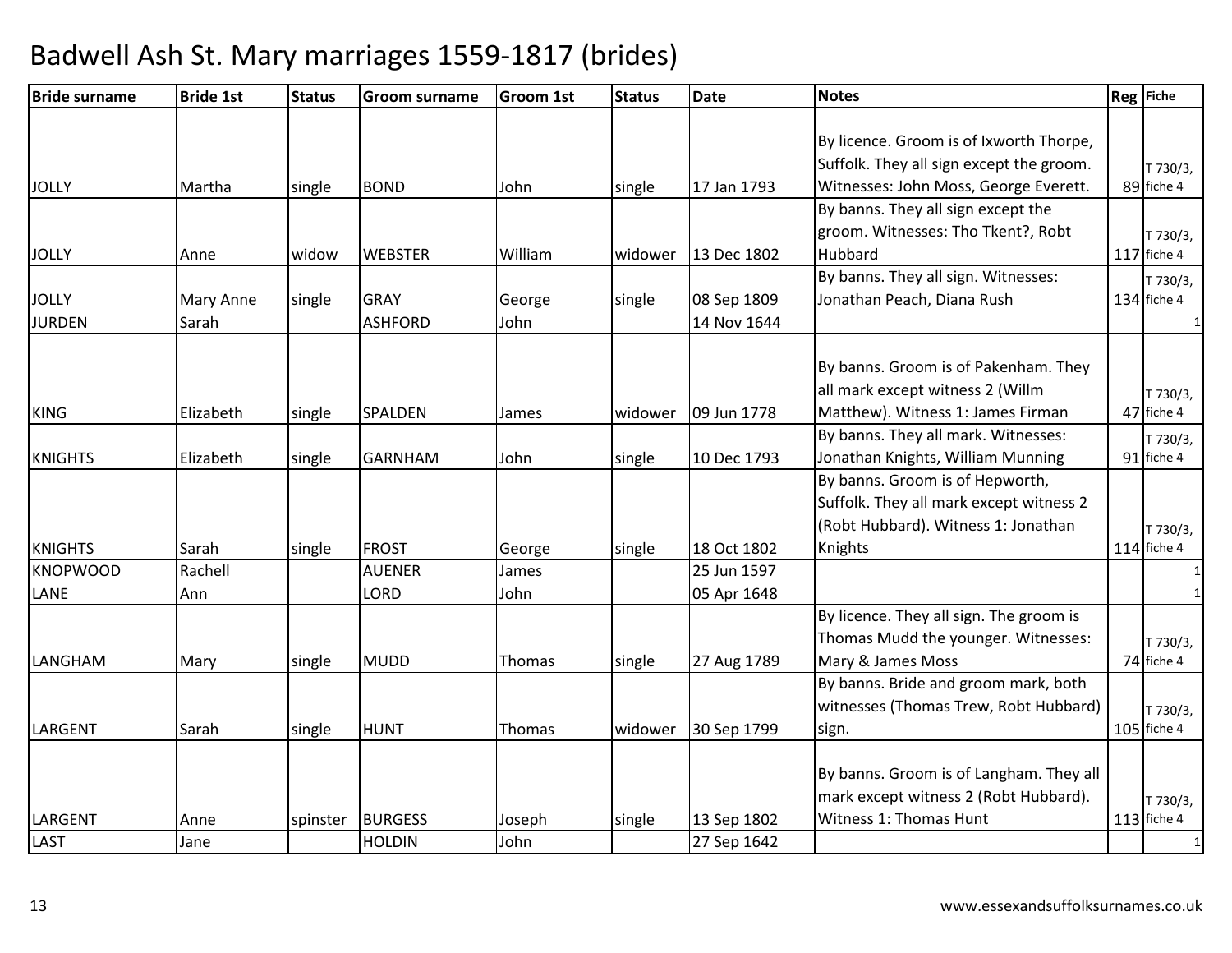| <b>Bride surname</b> | <b>Bride 1st</b> | <b>Status</b> | <b>Groom surname</b> | <b>Groom 1st</b> | <b>Status</b> | <b>Date</b>   | <b>Notes</b>                               | Reg Fiche    |
|----------------------|------------------|---------------|----------------------|------------------|---------------|---------------|--------------------------------------------|--------------|
| <b>LAST</b>          | Martha           |               | <b>REEDER</b>        | John             |               | 31 Jul 1651   |                                            | 1            |
| <b>LEECH</b>         | Jane             |               | <b>MASH</b>          | Thomas           |               | 21 Sep 1643   |                                            | $\mathbf{1}$ |
| <b>LEECH</b>         | Martha           |               | <b>CROSS</b>         | John             |               | 15 Feb 1647/8 |                                            | $\mathbf{1}$ |
| <b>LORD</b>          | Jane             | widow         | <b>NUNN</b>          | James            |               | 24 Nov 1642   |                                            | $\mathbf{1}$ |
| <b>LOWNES</b>        | Phebe            |               | SPARKE               | Thomas           |               | 18 Jan 1651/2 |                                            | $\mathbf{1}$ |
| <b>LUMES</b>         | Sarah            | single        | <b>HAWES</b>         | William          | single        | 02 Oct 1721   |                                            | 1            |
| MA[S_]HAM            | Sarah            |               | <b>SMITHE</b>        | Richard          |               | 09 Nov 1579   |                                            | $\mathbf{1}$ |
| MA[S_]HAM            | Susane           |               | <b>MARTINE</b>       | John             |               | 11 Jul 1594   |                                            | $\mathbf{1}$ |
|                      |                  |               |                      |                  |               |               | By licence. Bride is of Bacton. They all   |              |
|                      |                  |               |                      |                  |               |               | sign. Witnesses: Elizabeth Stegall, Alexr. | T 730/3,     |
| <b>MANNING</b>       | Mary             | single        | <b>MOSS</b>          | John             | single        | 18 Nov 1788   | Moss                                       | 73 fiche 4   |
| <b>MARKALL</b>       | Margarett        |               | HOMES?               | John             |               | 20 Sep 1645   |                                            | $\mathbf{1}$ |
| <b>MARKALL</b>       | Mary             |               | <b>BRET</b>          | William          |               | 04 Oct 1650   |                                            | $\mathbf{1}$ |
| <b>MARKEN</b>        | Elizabeth        |               | $[E_]$ YES           | Richard          |               | 12 Feb 1616/7 |                                            | 1            |
|                      |                  |               |                      |                  |               |               | Bride's name given as "The Widow           |              |
| <b>MARTIN</b>        |                  | widow         | $RI[T_$              | Samawell         |               | 05 Jun 1693   | Martin"                                    | 1            |
|                      |                  |               |                      |                  |               |               | By licence with consent of parents. They   |              |
|                      |                  |               |                      |                  |               |               | all sign except the bride. The bride is a  |              |
|                      |                  |               |                      |                  |               |               | minor. Witnesses: Robt Corbould, Wm        | T 730/3,     |
| <b>MARTIN</b>        | Elizabeth        | spinster      | <b>MORLEY</b>        | Daniel           | single        | 07 Sep 1767   | Matthew                                    | 25 fiche 4   |
| <b>MARTINE</b>       | Mary             |               | LEAVELL              | Edmund           |               | 03 Oct 1651   |                                            | 1            |
| <b>MASHAM</b>        | Phebe            |               | <b>BACON</b>         | Edmund           |               | 16 Apr 1605   |                                            | $\mathbf{1}$ |
| <b>MATHEW</b>        | Ann              |               | <b>CLARK</b>         | John             |               | 17 Dec 1723   |                                            | $\mathbf{1}$ |
|                      |                  |               |                      |                  |               |               |                                            |              |
|                      |                  |               |                      |                  |               |               | By banns. Groom is of Walsham le           |              |
|                      |                  |               |                      |                  |               |               | Willows. They all mark except witness 2    | T 730/3,     |
| <b>MATTHEW</b>       | Dorothy          | single        | <b>DRAKE</b>         | John             | single        | 14 Nov 1791   | (Robt Barrell). Witness 1: Martha Hewitt.  | 85 fiche 4   |
| <b>MATTHEWS</b>      | Mary             | single        | <b>TILLETT</b>       | John             | single        | 06 Oct 1730   |                                            | 1            |
| <b>MAY</b>           | Mary             |               | <b>GOFFE</b>         | Thomas           |               | 01 Jan 1651/2 |                                            | $\mathbf{1}$ |
|                      |                  |               |                      |                  |               |               |                                            |              |
|                      |                  |               |                      |                  |               |               | By banns. Groom is of Thelnetham. Bride    |              |
|                      |                  |               |                      |                  |               |               | and groom mark. Both witnesses (Wm         | T 730/3,     |
| <b>MEE</b>           | Ann              | single        | PEACH                | Jonathan         | single        | 23 Apr 1770   | Matthew, Nathaniel Mee) sign.              | 32 fiche 4   |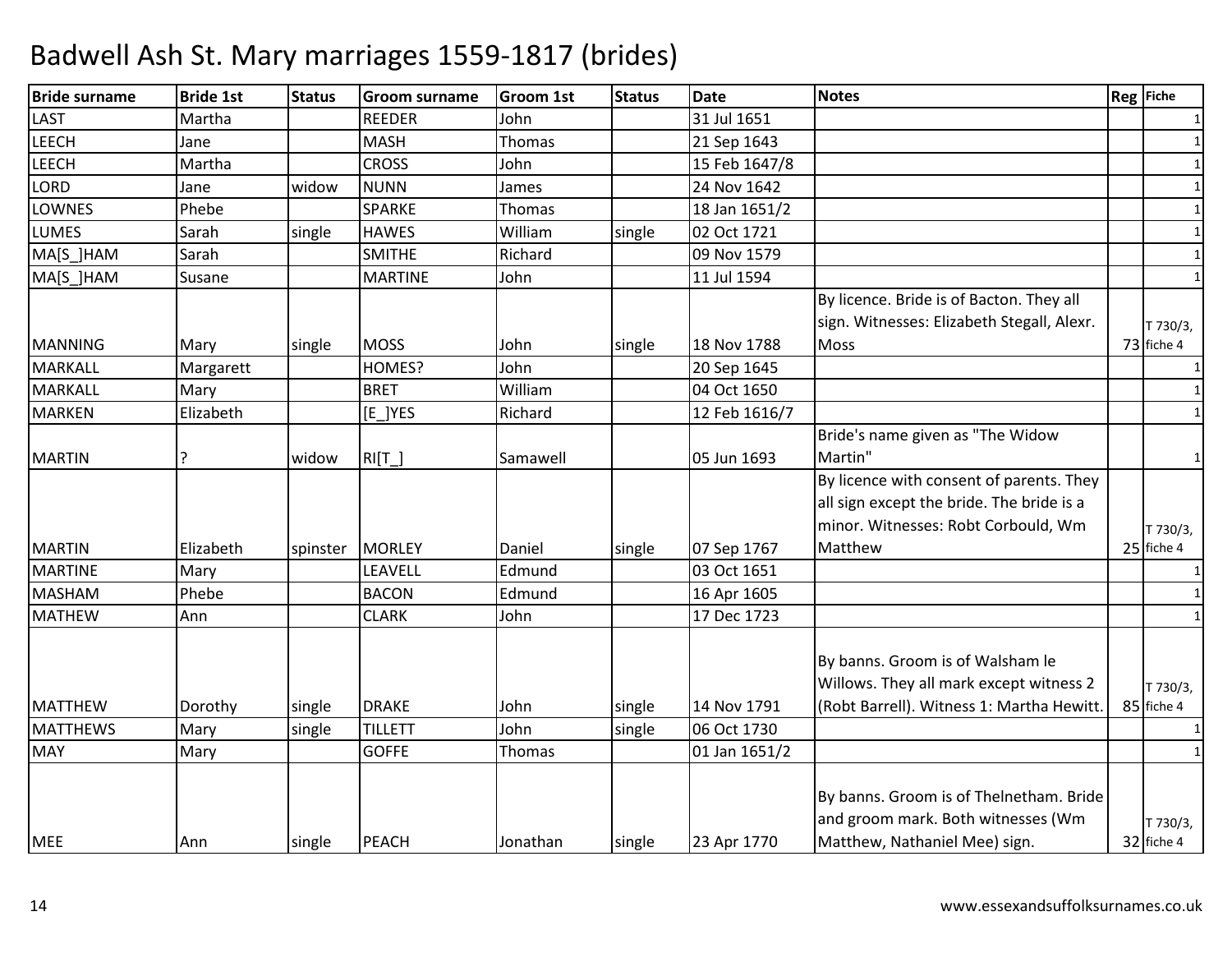| <b>Bride surname</b> | <b>Bride 1st</b> | <b>Status</b> | <b>Groom surname</b> | <b>Groom 1st</b> | <b>Status</b> | <b>Date</b>    | <b>Notes</b>                                                                      | Reg Fiche               |
|----------------------|------------------|---------------|----------------------|------------------|---------------|----------------|-----------------------------------------------------------------------------------|-------------------------|
| <b>MILLER</b>        | Mary             |               | <b>MUNINGE</b>       | Thomas           |               | 19 Jan 1629/30 |                                                                                   |                         |
|                      |                  |               |                      |                  |               |                | By banns. They all sign except the                                                |                         |
|                      |                  |               |                      |                  |               |                | groom. Witnesses is W. Hovell jnr., John                                          | T 730/3,                |
| <b>MORLEY</b>        | Elizabeth        | spinster      | <b>SADLER</b>        | Joseph           | single        | 22 Jul 1766    | <b>Barrell</b>                                                                    | 21 fiche 4              |
|                      |                  |               |                      |                  |               |                | By banns. Bride and groom mark, both                                              |                         |
|                      |                  |               |                      |                  |               |                | witnesses sign. The witnesses are Wm                                              | T 730/3,                |
| <b>MORLEY</b>        | Ann              | single        | <b>GINN</b>          | Henry            | single        | 10 Sep 1769    | Matthew junior and senior.                                                        | 30 fiche 4              |
|                      |                  |               |                      |                  |               |                |                                                                                   |                         |
|                      |                  |               |                      |                  |               |                | By banns. They all sign except the bride.                                         | T 730/3,                |
| <b>MORLEY</b>        | Mary             | single        | RODWELL              | Samuel           | single        | 30 Oct 1810    | Witnesses: Wm Morley, Robt Hubbard                                                | 138 fiche 4             |
|                      |                  |               |                      |                  |               |                | By banns. Bride and groom mark, both                                              |                         |
|                      |                  |               |                      |                  |               |                | witnesses (James Rush, Robt Hubbard)                                              | T 730/3,                |
| <b>MORTIMER</b>      | Susan            | single        | <b>BREAM</b>         | William          | widower       | 20 Apr 1801    | sign.                                                                             | 109 fiche 4             |
| <b>MOSS</b>          | Sarah            | widow         | <b>DAY</b>           | Thos             | single        | 08 Apr 1752    | By banns                                                                          | $\overline{\mathbf{3}}$ |
|                      |                  |               |                      |                  |               |                |                                                                                   |                         |
|                      |                  |               |                      |                  |               |                | By licence. Groom is of Walsham-le-<br>Willows. They all sign. The bride is "aged |                         |
|                      |                  |               |                      |                  |               |                | twenty years & upwards." Witnesses:                                               |                         |
| <b>MOSS</b>          |                  |               | <b>PATTLE</b>        | Daniel           |               |                |                                                                                   | T 730/3,<br>18 fiche 4  |
|                      | Mary             | single        |                      |                  | single        | 20 Sep 1764    | Alex. Latham, John Garnham                                                        |                         |
|                      |                  |               |                      |                  |               |                |                                                                                   |                         |
|                      |                  |               |                      |                  |               |                | By licence. Groom is of Little Barton,<br>Suffolk. They all sign except witness 1 |                         |
| <b>MOSS</b>          |                  |               | <b>TAYLOR</b>        | Robert           |               | 07 Feb 1792    | (John Brown). Witness 2: John Taylor                                              | T 730/3,<br>86 fiche 4  |
| <b>MULLINGER</b>     | Mary<br>Prudence | single        | <b>BEDWELL</b>       | Edmund           | single        | 17 Apr 1645    |                                                                                   |                         |
| <b>MULLINGER</b>     | Ann              | widow         | <b>BRUTON</b>        |                  |               | 15 Jun 1712    | Groom is of Ashfield Magna                                                        | $\mathbf{1}$<br>1       |
| <b>MUNING</b>        | Sarah            |               | <b>BRAMSON</b>       | Joseph<br>John   | single        | 25 Oct 1649    |                                                                                   | $\mathbf{1}$            |
| <b>MUNING</b>        | Martha           |               | <b>RAYNBERT</b>      | Robert           |               | 11 Jun 1650    |                                                                                   | 1                       |
| <b>MUNINGE</b>       | Elizabeth        |               | <b>MERTIN</b>        | Robert           |               | 16 Apr 1618    |                                                                                   | $\mathbf{1}$            |
| <b>MUNINGE</b>       | Mary             |               | <b>BOMAN</b>         | William?         |               | 02 Nov 1619    |                                                                                   | $\mathbf{1}$            |
| <b>MUNNING</b>       |                  |               | <b>ROCKES</b>        | William          |               | 25 Apr 1586    |                                                                                   | 1                       |
| <b>MUNNING</b>       | Margt            |               | <b>PATTELL</b>       | John             |               | 02 Aug 1609    |                                                                                   | $\mathbf{1}$            |
| <b>MUNNING</b>       | Agnes<br>Mary    | widow         | <b>PARKER</b>        | William          |               | 02 Mar 1609/10 |                                                                                   | $\mathbf{1}$            |
| <b>MUNNING</b>       | Ann              |               | <b>STEGALL</b>       | Thomas           |               | 30 May 1626    |                                                                                   | $\mathbf{1}$            |
|                      |                  |               |                      |                  |               |                |                                                                                   |                         |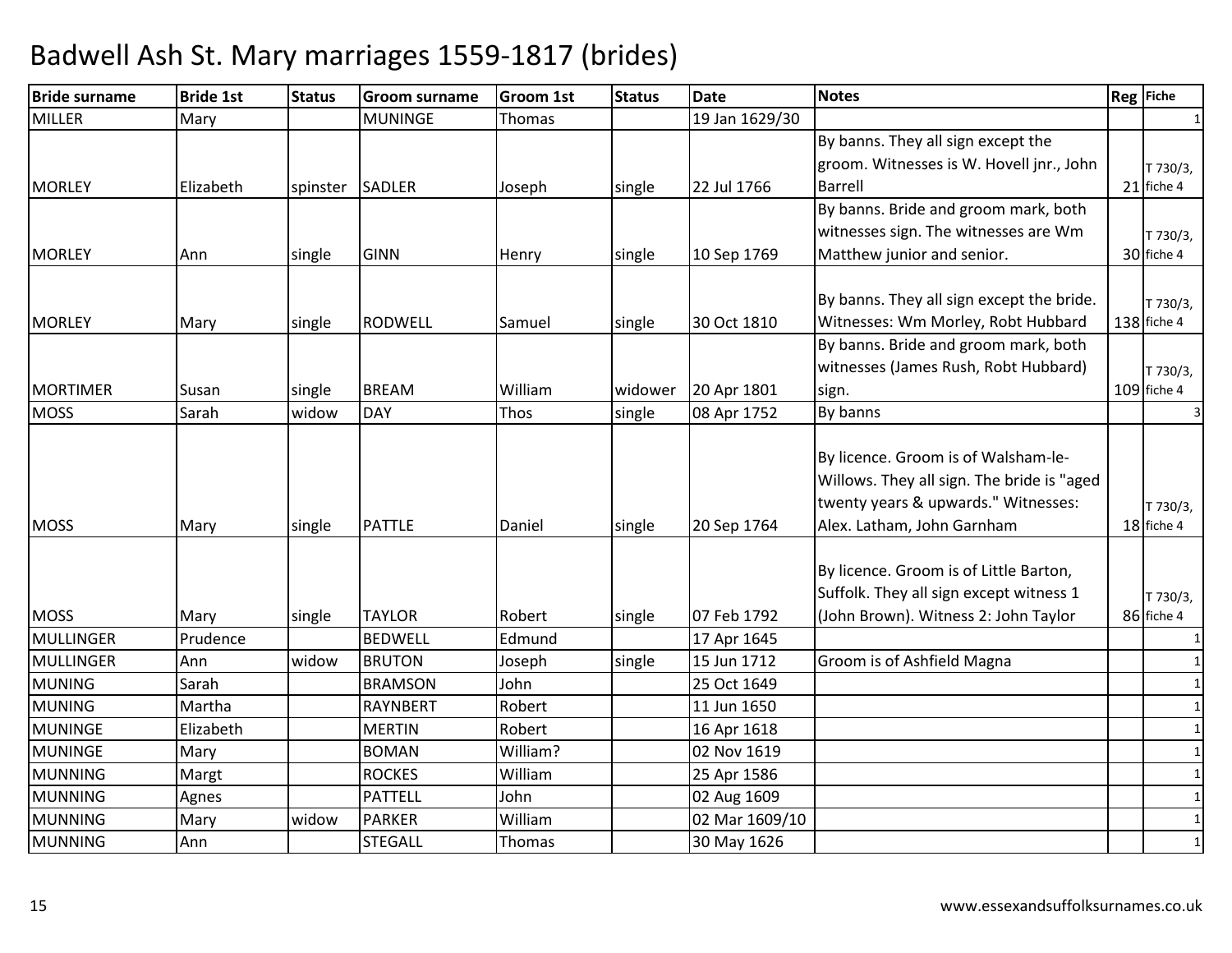| <b>Bride surname</b> | <b>Bride 1st</b> | <b>Status</b> | <b>Groom surname</b> | <b>Groom 1st</b> | <b>Status</b> | <b>Date</b>   | <b>Notes</b>                               | Reg Fiche    |
|----------------------|------------------|---------------|----------------------|------------------|---------------|---------------|--------------------------------------------|--------------|
| <b>NALLSON</b>       | Usly             |               | BO[Y_]ER             | John             |               | 07 Jun 1649   |                                            | 1            |
|                      |                  |               |                      |                  |               |               | By banns. Bride and groom mark, both       |              |
|                      |                  |               |                      |                  |               |               | witnesses (Willm Matthew, Martin           | T 730/3,     |
| <b>NEBARD</b>        | Elizabeth        | single        | <b>PULFOR</b>        | Edward           | single        | 16 Dec 1781   | Pulfor) sign.                              | 56 fiche 4   |
| <b>NICKLES</b>       | Mary             |               | <b>SMETH</b>         | John             |               | 28 Feb 1621/2 |                                            | 1            |
| <b>NORMAN</b>        | Martha           |               | <b>NUN</b>           | John             |               | 12 May 1659   |                                            | 1            |
| <b>NUNNE</b>         | Cristian         |               | <b>TURNER</b>        | Charles          |               | 24 Jul 1574   |                                            | $\mathbf{1}$ |
|                      |                  |               |                      |                  |               |               | By licence. Bride is of Elmswell. They all |              |
|                      |                  |               |                      |                  |               |               | sign. Witnesses: John Goddard, William     | T 730/3,     |
| <b>OSBORNE</b>       | Jane             | single        | <b>GODDARD</b>       | John             | single        | 24 Dec 1795   | Cook                                       | 98 fiche 4   |
| <b>PAGE</b>          | Hannah           |               | <b>WINDWOOD</b>      | Steven           |               | 13 May 1645   |                                            | $\mathbf{1}$ |
|                      |                  |               |                      |                  |               |               | By banns. They all mark except witness 1   |              |
|                      |                  |               |                      |                  |               |               | (Charles Hubbard). Witness 2: Henry        | T 730/4,     |
| PAIN                 | Mary             | widow         | <b>PULFORD</b>       | Martin           | single        | 14 Feb 1817   | Pulford                                    | 6 fiche 4    |
| <b>PALLMER</b>       | Ann              |               | <b>MEDDOWES</b>      | Henry            |               | 12 Nov 1651   |                                            | $\mathbf{1}$ |
| <b>PAMENT</b>        | Mary             |               | <b>HARTE</b>         | Thomas           |               | 11 Oct 1620   |                                            | $\mathbf{1}$ |
| <b>PARKE</b>         | Elizabeth        |               | <b>NUNN</b>          | Georgius         |               | 09 Dec 1635   |                                            | $\mathbf{1}$ |
| <b>PARKER</b>        | Anis             |               | <b>SYER</b>          | Raynold          |               | 27 Oct 1604   |                                            | 1            |
| <b>PARKER</b>        | Anna             |               | RAWET?               | John             |               | 22 Feb 1608/9 |                                            | $\mathbf{1}$ |
| <b>PARKER</b>        | Anne             |               | <b>HUDSON</b>        | Edward           |               | 18 Nov 1628   |                                            | $\mathbf{1}$ |
| <b>PATESSON</b>      | Catherine        |               | <b>CHAMBER</b>       | Thomas           |               | 20 May 1589   |                                            | $\mathbf{1}$ |
| <b>PATLE</b>         | Anna             |               | <b>DEY</b>           | Robert           |               | 13 Nov 1611   |                                            | $\mathbf{1}$ |
| <b>PATRACK</b>       | Rebecah          |               | <b>HAVLLOCK</b>      | Thomas           |               | 07 Oct 1684   |                                            | $\mathbf{1}$ |
| <b>PATTELL</b>       | Elizabethe       |               | <b>ROOPER</b>        | Henry            |               | 17 Aug 1588   |                                            | $\mathbf{1}$ |
| <b>PATTLE</b>        | Lydia            | single        | <b>PRICKE</b>        | Thomas           |               | 02 Nov 1613   |                                            | $\mathbf{1}$ |
| PATTR_KE             | Matthea          |               | <b>GILBIRAD</b>      | Samawell         |               | 04 Apr 1675   |                                            | $\mathbf{1}$ |
|                      |                  |               |                      |                  |               |               | By banns. They all mark. Witnesses:        | T 730/4,     |
| <b>PAWSEY</b>        | Mary             | single        | <b>HUNT</b>          | Edward           | single        | 16 Feb 1815   | Harriet Pulford, Charles Hubbard           | 4 fiche 4    |
| <b>PAYNE</b>         | Catherine        |               | <b>COOKE</b>         | Thomas           |               | 24 Jan 1604/5 |                                            | $\mathbf{1}$ |
|                      |                  |               |                      |                  |               |               | By banns. Bride and groom mark, both       |              |
|                      |                  |               |                      |                  |               |               | witnesses (Abrham Mays, W. Casborne)       | T 730/3,     |
| <b>PEACH</b>         | Frances          | single        | <b>ADAMS</b>         | Henry            | single        | 03 Jun 1805   | sign.                                      | 126 fiche 4  |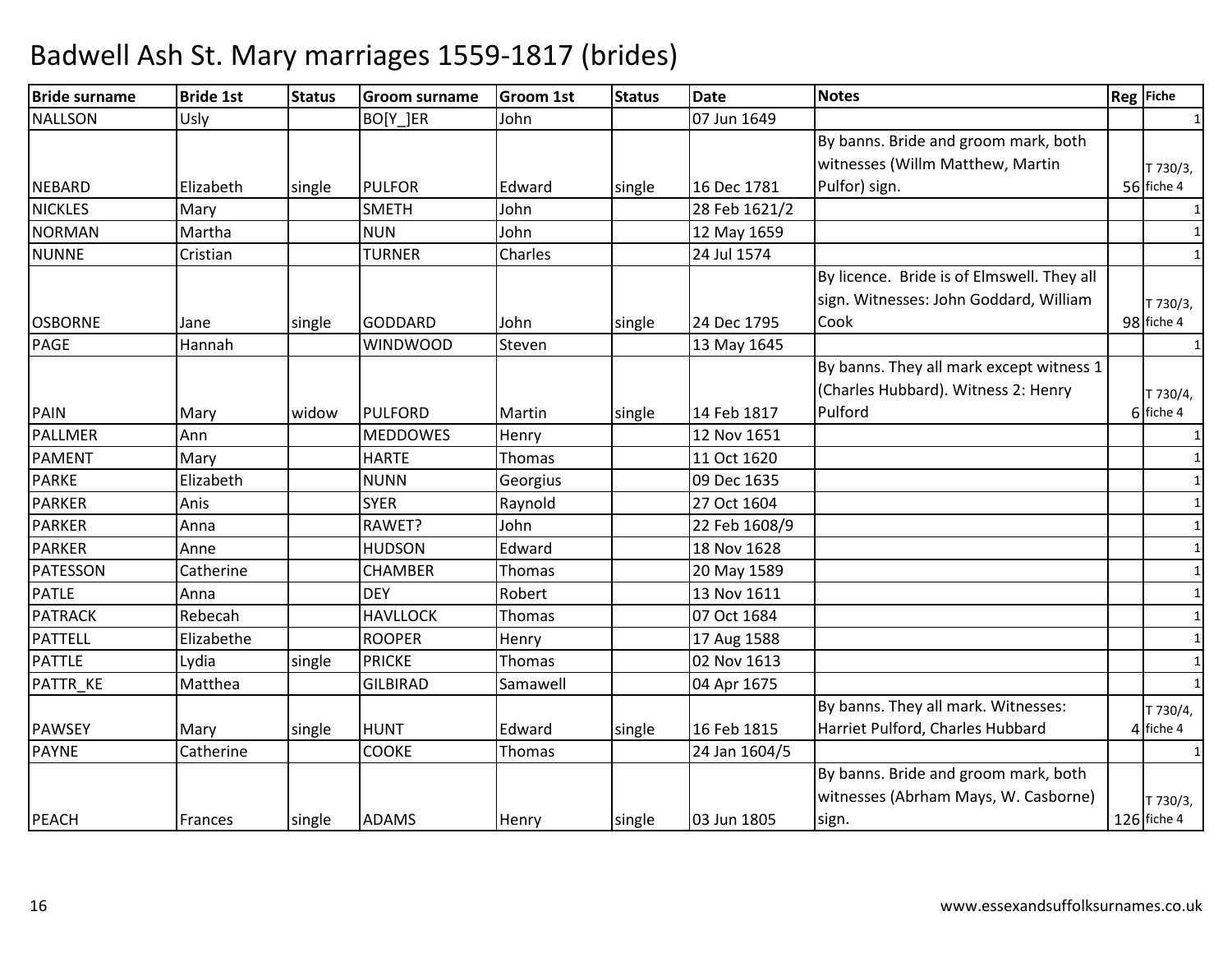| <b>Bride surname</b> | <b>Bride 1st</b>   | <b>Status</b> | <b>Groom surname</b> | <b>Groom 1st</b> | <b>Status</b> | <b>Date</b> | <b>Notes</b>                              | <b>Reg</b> Fiche |
|----------------------|--------------------|---------------|----------------------|------------------|---------------|-------------|-------------------------------------------|------------------|
|                      |                    |               |                      |                  |               |             | By banns. Bride and groom mark. Both      |                  |
|                      |                    |               |                      |                  |               |             | witnesses (Robt Everard, Wm Matthew)      | T 730/3,         |
| PEARL                | Sarah              | single        | <b>FAYES</b>         | Joseph           | single        | 13 Nov 1769 | sign.                                     | 31 fiche 4       |
|                      |                    |               |                      |                  |               |             |                                           |                  |
|                      |                    |               |                      |                  |               |             | By licence. Bride is of Woodbridge,       |                  |
|                      |                    |               |                      |                  |               |             | Suffolk. They all sign. The groom is      |                  |
|                      |                    |               |                      |                  |               |             | William Hovell junr. Witnesses: Elizabeth | T 730/3,         |
| PEPPEN               | <b>Betty Grace</b> | single        | <b>HOVELL</b>        | William          | single        | 27 Sep 1767 | La[w_][lk]ew, William Moss junr.          | 26 fiche 4       |
|                      |                    |               |                      |                  |               |             | By banns. They all mark. Witnesses: John  | T 730/3,         |
| PERKINGTON           | Mary               | single        | <b>GARNHAM</b>       | Thomas           | single        | 01 Nov 1798 | Garnham, James Limmiss                    | 102 fiche 4      |
|                      |                    |               |                      |                  |               |             | By licence. They all sign. The groom is   |                  |
|                      |                    |               |                      |                  |               |             | William Rose junior. Witnesses: Charles   | T 730/3,         |
| <b>PETT</b>          | Mary               | single        | <b>ROSE</b>          | William          | widower       | 19 Jun 1788 | & John Moss                               | 71 fiche 4       |
| <b>PINNER</b>        | Catherin           |               | $[R_$ JOSER          | Robert           |               | 05 Sep 1648 |                                           | $\mathbf{1}$     |
|                      |                    |               |                      |                  |               |             |                                           |                  |
|                      |                    |               |                      |                  |               |             | By licence. Groom is of Brettenham.       |                  |
|                      |                    |               |                      |                  |               |             | Bride and groom mark, both witnesses      | T 730/3,         |
| PLUMMER              | Naomi              | single        | <b>WRIGHT</b>        | Stephen          | single        | 21 Apr 1791 | (John Goddard, Wm Rose) sign.             | 79 fiche 4       |
|                      |                    |               |                      |                  |               |             | By banns. They all mark. Witnesses: Lucy  | T 730/3,         |
| POLLARD              | Sarah              | single        | <b>WARREN</b>        | James            | single        | 11 Dec 1798 | Parfy, Zachariah Pollard                  | 103 fiche 4      |
|                      |                    |               |                      |                  |               |             | By banns. They all mark except witness 2  |                  |
|                      |                    |               |                      |                  |               |             | (Susannah Sadler). Witness 1: Jams        | T 730/3,         |
| <b>POLLARD</b>       | Susan              | single        | <b>LAST</b>          | James            | single        | 31 Dec 1807 | Cullum                                    | $132$ fiche 4    |
| <b>POTTER</b>        | Rose               | single        | <b>DOGGETT</b>       | Jonathan         | widower       | 06 Oct 1685 | Groom is of Gislingham                    | 1                |
| <b>POWLE</b>         | Susanne            |               | <b>REDER</b>         | John             |               | 18 Apr 1609 |                                           | 1                |
| <b>PREEST</b>        | Elizabeth          |               | <b>NEWALL</b>        | John             |               | 09 Jul 1645 |                                           | $\mathbf{1}$     |
|                      |                    |               |                      |                  |               |             | By banns. They all sign. Witnesses:       | T 730/3,         |
| <b>PRESTON</b>       | Mary               | single        | <b>HUBBARD</b>       | <b>Charles</b>   | single        | 30 May 1809 | Thomas True, Robt Hubbard                 | 133 fiche 4      |
|                      |                    |               |                      |                  |               |             | By banns. They all mark except witness 2  |                  |
|                      |                    |               |                      |                  |               |             | (Robt Brook). Witness 1: Thomas           | T 730/3,         |
| <b>PULFORD</b>       | Elizabeth          | widow         | <b>CORNWELL</b>      | Thoams           | single        | 25 Dec 1787 | Williams                                  | 69 fiche 4       |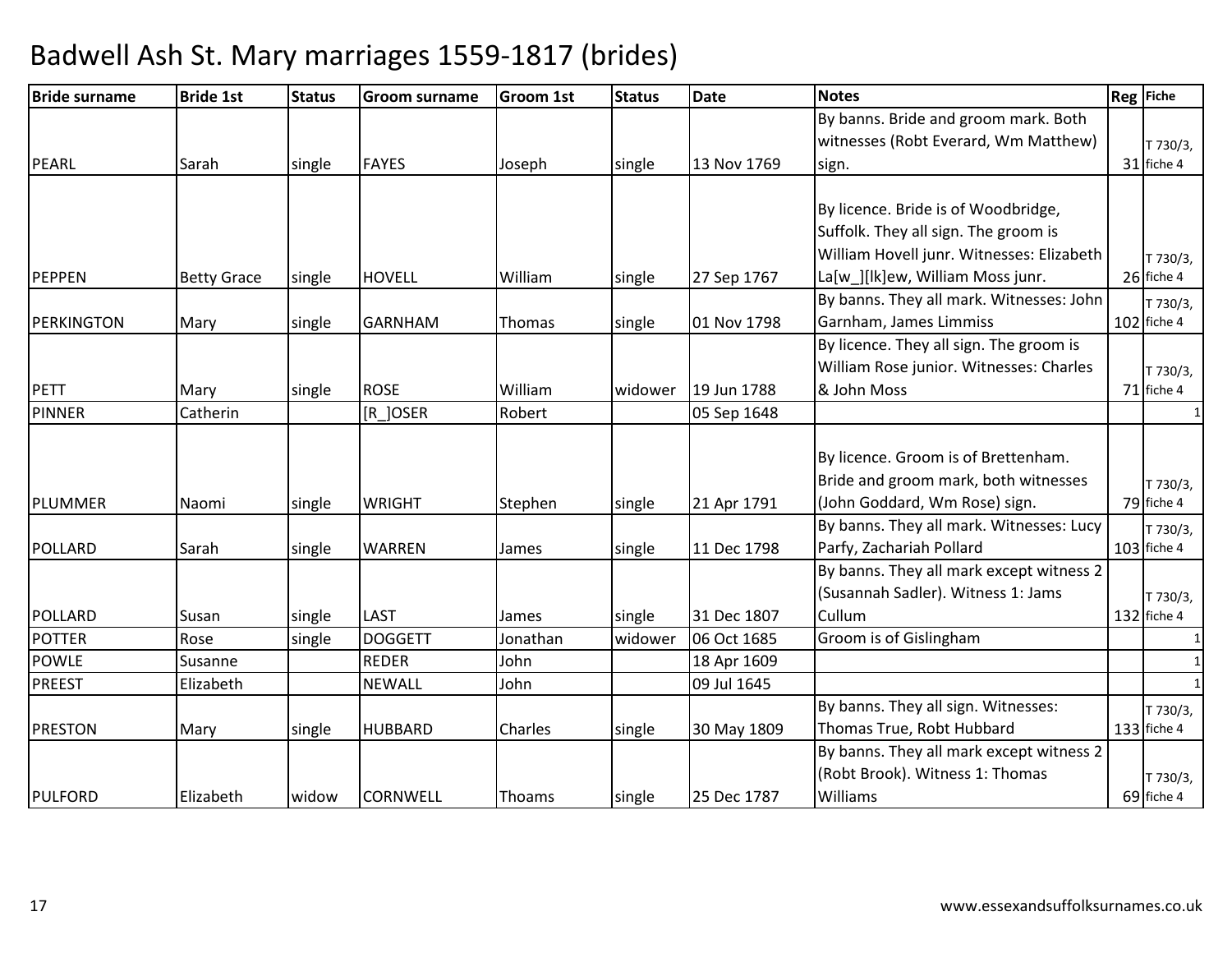| <b>Bride surname</b> | <b>Bride 1st</b> | <b>Status</b> | <b>Groom surname</b> | Groom 1st | <b>Status</b> | <b>Date</b> | <b>Notes</b>                                 | Reg Fiche    |
|----------------------|------------------|---------------|----------------------|-----------|---------------|-------------|----------------------------------------------|--------------|
|                      |                  |               |                      |           |               |             | By banns. Groom is of St. James', Bury St.   |              |
|                      |                  |               |                      |           |               |             | Edmunds. Bride and groom mark, both          |              |
|                      |                  |               |                      |           |               |             | witnesses (John Orridge, Robt Hubbard)       | T 730/3,     |
| <b>PULFORD</b>       | Mary             | single        | <b>SPINK</b>         | John      | single        | 25 Apr 1802 | sign.                                        | 111 fiche 4  |
|                      |                  |               |                      |           |               |             | By banns. Groom is of Hinderelay. They       |              |
|                      |                  |               |                      |           |               |             | all sign except the bride. Witnesses: Thos   | T 730/3,     |
| <b>QUANTRILL</b>     | Mary             | single        | <b>BARRET</b>        | John      | divorced      | 28 Nov 1757 | Quantrill, Thos Day                          | 5 fiche 4    |
|                      |                  |               |                      |           |               |             | By banns. Groom is of Woolpit. They all      |              |
|                      |                  |               |                      |           |               |             | sign. Groom's name is given as               |              |
|                      |                  |               |                      |           |               |             | "Markard" but he signs as "Markall".         |              |
|                      |                  |               | MARKARD/             |           |               |             | Witnesses: John Canham, Thomas               | T 730/3,     |
| <b>QUANTRILL</b>     | Ann              |               | <b>MARKALL</b>       | Thomas    |               | 25 Oct 1763 | Quantrill.                                   | 16 fiche 4   |
|                      |                  |               |                      |           |               |             | By banns. They all sign except witness 2     |              |
|                      |                  |               |                      |           |               |             | (Richard Barnes). Witness 1: James           | T 730/3,     |
| <b>QUANTRILL</b>     | Dorothy          | single        | <b>COOPER</b>        | Thomas    | single        | 11 Oct 1768 | Morley                                       | 27 fiche 4   |
|                      |                  |               |                      |           |               |             |                                              |              |
|                      |                  |               |                      |           |               |             | By licence. Groom is of Denston, Suffolk.    |              |
|                      |                  |               |                      |           |               |             | They all sign. Bride's first name is written |              |
|                      |                  |               |                      |           |               |             | in the register as "Susan" but she signs     |              |
|                      |                  |               |                      |           |               |             | as "Susanna". Witnesses: Thos Quantrill,     | T 730/3,     |
| <b>QUANTRILL</b>     | Susan/na         | single        | <b>EVERARD</b>       | Robert    | single        | 12 Nov 1771 | Wm Matthew                                   | 35 fiche 4   |
|                      |                  |               |                      |           |               |             |                                              |              |
|                      |                  |               |                      |           |               |             | By licence. They all sign. The groom's age   |              |
|                      |                  |               |                      |           |               |             | is given as "twenty one & upwards." The      |              |
|                      |                  |               |                      |           |               |             | bride is 19. Witnesses: Tho Quantrill,       | T 730/3,     |
| <b>QUANTRILL</b>     | Ann              | single        | <b>MOSS</b>          | Alexander | single        | 08 Oct 1772 | <b>William Moss</b>                          | 38 fiche 4   |
|                      |                  |               |                      |           |               |             |                                              |              |
|                      |                  |               |                      |           |               |             | By banns. They all mark except witness 2     | T 730/3,     |
| <b>QUANTRILL</b>     | Elizabeth        | single        | <b>TURNER</b>        | John      | single        | 01 Mar 1778 | (Willm Matthew). Witness 1: John Pett        | 46 fiche 4   |
| <b>QUARRY</b>        | Sarah            |               | <b>HAWES</b>         | Thomas    |               | 16 Apr 1649 |                                              | $\mathbf{1}$ |
|                      |                  |               |                      |           |               |             | By banns. They all sign. Witnesses: John     | T 730/3,     |
| <b>READ</b>          | Elizabeth        | widow         | <b>CLAMP</b>         | John      | single        | 06 Sep 1791 | Moss, Willm Matthew                          | 81 fiche 4   |
| <b>REUE</b>          | Mary             |               | <b>FULLER</b>        | William   |               | 25 Jun 1583 |                                              | -1           |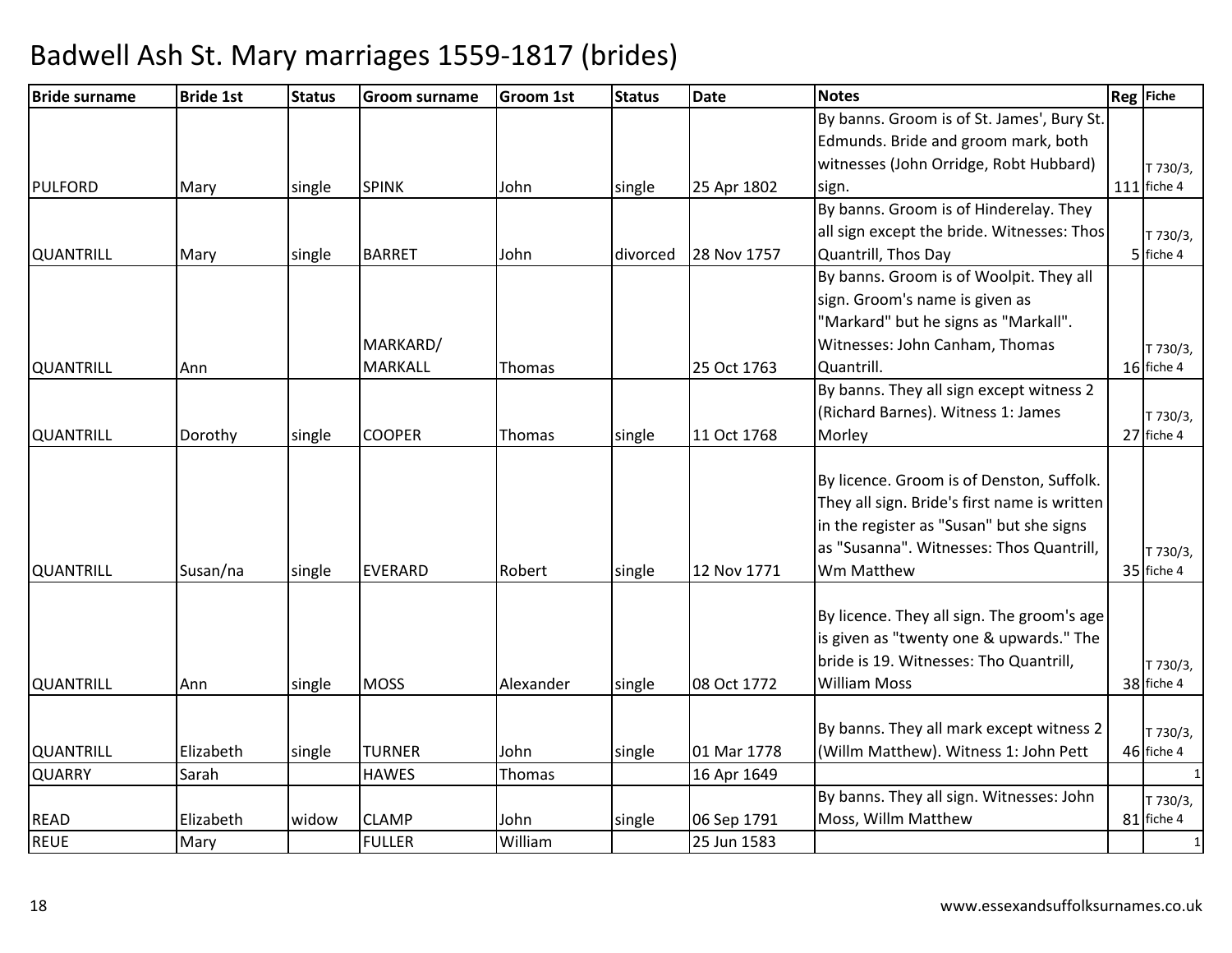| <b>Bride surname</b> | <b>Bride 1st</b> | <b>Status</b> | <b>Groom surname</b> | <b>Groom 1st</b> | <b>Status</b> | <b>Date</b>    | <b>Notes</b>                                | Reg Fiche    |
|----------------------|------------------|---------------|----------------------|------------------|---------------|----------------|---------------------------------------------|--------------|
| <b>REUE</b>          | Margaret         |               | <b>BOROWE</b>        | John             |               | 08 Oct 1607    |                                             |              |
| <b>REYNOLDS</b>      | Elizabeth        | single        | <b>HARVEY</b>        | Thomas           | single        | 06 Feb 1749/50 | By banns                                    | 3            |
|                      |                  |               |                      |                  |               |                |                                             |              |
|                      |                  |               |                      |                  |               |                | By licence. Groom is of Postock? They all   |              |
|                      |                  |               |                      |                  |               |                | sign. Groom's surname is written in the     |              |
|                      |                  |               |                      |                  |               |                | register as "Ramsbottom" but he signs       |              |
|                      |                  |               |                      |                  |               |                | "Ramsbotham." witnesses: Henry Rice,        | T 730/3,     |
| <b>RICE</b>          | Elizabeth        | single        | <b>RAMSBOTTOM</b>    | Abraham          | single        | 28 Jan 1771    | Mary Ramsbotham.                            | 33 fiche 4   |
| <b>RISE</b>          | Debora           |               | <b>BENNITT</b>       | Richard          |               | 16 Oct 1660    |                                             | $\mathbf{1}$ |
| <b>RIVETT</b>        | Elizabeth        |               | <b>ROOTE</b>         | George           |               | 12 Oct 1660    |                                             |              |
| RO*ER                | Elizabeth        |               | <b>EDWARDS</b>       | William          |               | 26 Apr 1666    |                                             | $\mathbf{1}$ |
| <b>RODIWELL</b>      | Mary             |               | <b>BLAKE</b>         | Andrew           |               | 15 Oct 1660    |                                             |              |
|                      |                  |               |                      |                  |               |                |                                             |              |
|                      |                  |               |                      |                  |               |                | By licence. They all sign except the bride. | T 730/3,     |
| <b>ROSE</b>          | Susanna          | single        | <b>RICE</b>          | Henry            | single        | 09 Mar 1773    | Witnesses: Wm Rose, Willm Matthew           | 39 fiche 4   |
|                      |                  |               |                      |                  |               |                |                                             |              |
|                      |                  |               |                      |                  |               |                | By licence. Groom is of Coombes,            |              |
|                      |                  |               |                      |                  |               |                | Suffolk. They all sign except the groom.    | T 730/3,     |
| <b>ROSE</b>          | Dinah            | single        | <b>COATES</b>        | William          | single        | 10 Nov 1790    | Witnesses: Thos Jolly, Saml Rushe.          | 77 fiche 4   |
|                      |                  |               |                      |                  |               |                | By banns. Bride and groom sign, both        |              |
|                      |                  |               |                      |                  |               |                | witnesses (George Everett, Mary Parker)     | T 730/3,     |
| <b>ROSE</b>          | Elizabeth        | single        | <b>PARKER</b>        | Philip           | single        | 10 May 1792    | mark.                                       | fiche 4      |
| <b>ROSIER</b>        | Joanne           |               | <b>MUNNINGE</b>      | William          |               | 24 May 1588    |                                             |              |
|                      |                  |               |                      |                  |               |                | By banns. They all sign. Witnesses:         | T 730/3,     |
| <b>RUSH</b>          | Elizabeth        | single        | <b>PEACH</b>         | Jonathan         | single        | 11 Nov 1800    | Samuel Rush, Samuel Rush junior.            | 108 fiche 4  |
|                      |                  |               |                      |                  |               |                | By banns. Groom and witness 1 (Richard      |              |
|                      |                  |               |                      |                  |               |                | Williams) mark, bride and witness 2         | T 730/3,     |
| <b>RUSH</b>          | Diana            | single        | <b>MORLEY</b>        | Abraham          | single        | 16 Sep 1811    | (Robt Hubbard) sign.                        | 140 fiche 4  |
|                      |                  |               |                      |                  |               |                | By banns. They all mark except witness 2    |              |
|                      |                  |               |                      |                  |               |                | (Charles Hubbard). Witness 1: Geoffrey      | T 730/4,     |
| <b>RUSH</b>          | Jane             | widow         | <b>GODDARD</b>       | William          | single        | 01 Aug 1815    | Carter                                      | 5 fiche 4    |
| <b>RUSHBROOK</b>     | Sarah            |               | <b>PAYTON</b>        | Tho.             |               | 26 Sep 1639    |                                             |              |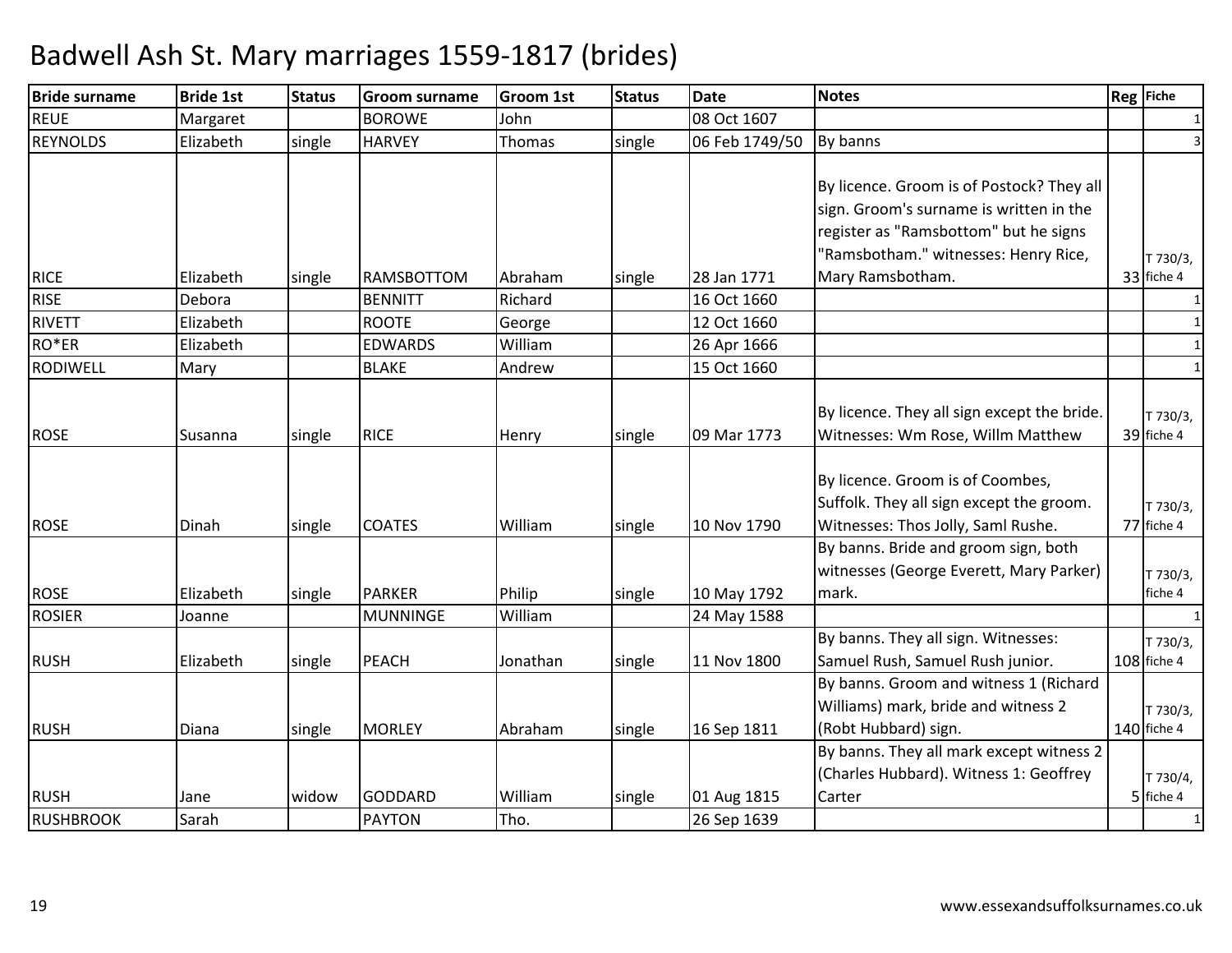| <b>Bride surname</b> | <b>Bride 1st</b> | <b>Status</b> | <b>Groom surname</b> | <b>Groom 1st</b> | <b>Status</b> | <b>Date</b> | <b>Notes</b>                             | Reg Fiche    |
|----------------------|------------------|---------------|----------------------|------------------|---------------|-------------|------------------------------------------|--------------|
|                      |                  |               |                      |                  |               |             | By banns. They all sign. Groom is of     |              |
|                      |                  |               |                      |                  |               |             | Walsham, Suffolk. Witnesses: John        | T 730/3,     |
| <b>RUSSELLS</b>      | Elizabeth        | single        | <b>RANDALL</b>       | John             | single        | 13 Oct 1812 | Russel, Robt Hubbard                     | 145 fiche 4  |
|                      |                  |               |                      |                  |               |             | By banns. Bride and groom mark, both     |              |
|                      |                  |               |                      |                  |               |             | witnesses (Seth Bull, Willm Matthew)     | T 730/3,     |
| <b>RUSSELS</b>       | Anne             | spinster      | <b>BAKER</b>         | William          | single        | 04 Nov 1791 | sign.                                    | 84 fiche 4   |
| S[E ]LLENCE?         | Sarah            |               | <b>CARPENTER</b>     | John             |               | 08 Oct 1645 |                                          | 1            |
|                      |                  |               |                      |                  |               |             | By banns. They all sign. Witnesses: Zach | T 730/3,     |
| <b>SADLER</b>        | Susan            | single        | <b>CULLUM</b>        | John             | single        | 29 Jan 1810 | & Ann Pollard                            | 136 fiche 4  |
| <b>SCOTT</b>         | Mary             |               | <b>NUNNE</b>         | Richard          |               | 27 May 1589 |                                          |              |
|                      |                  |               |                      |                  |               |             | By banns. Groom and witness 2 (John      |              |
|                      |                  |               |                      |                  |               |             | Hovell) sign. Bride and witness 1        | T 730/3,     |
| <b>SCURCHIN</b>      | Sarah            | single        | <b>TRUDGET</b>       | George           | single        | 08 Dec 1783 | (Thomas Williams) mark.                  | 61 fiche 4   |
| <b>SEAMAN</b>        | Mary             |               | <b>GILLBERT</b>      | William          |               | 26 Oct 1665 |                                          | $\mathbf{1}$ |
|                      |                  |               |                      |                  |               |             | By banns. Groom is of Walsham le         |              |
|                      |                  |               |                      |                  |               |             | Willows. Bride and groom mark, both      |              |
|                      |                  |               |                      |                  |               |             | witnesses (John Wottam?, Willm           | T 730/3,     |
| <b>SEAMAN</b>        | Mary             | widow         | COD                  | Thomas           | widower       | 06 Dec 1785 | Matthew) sign.                           | 64 fiche 4   |
|                      |                  |               |                      |                  |               |             |                                          |              |
|                      |                  |               |                      |                  |               |             | By licence. Bride is of Langham. Bride   |              |
|                      |                  |               |                      |                  |               |             | and groom mark, both witnesses (Robt     | T 730/3,     |
| <b>SERGEANT</b>      | Ann              | widow         | GOOD                 | John             | single        | 07 Jul 1767 | Corbould, Wm Matthew) sign.              | 24 fiche 4   |
|                      |                  |               |                      |                  |               |             | By banns. Bride and groom mark, both     |              |
|                      |                  |               |                      |                  |               |             | witnesses (Willm & Edward Matthew)       | T 730/3,     |
| <b>SHARMAN</b>       | Sarah            | single        | <b>YOUNGS</b>        | John             | single        | 04 Oct 1776 | sign.                                    | 43 fiche 4   |
|                      |                  |               |                      |                  |               |             | By banns. They all mark except witness 1 |              |
|                      |                  |               |                      |                  |               |             | (Willm Matthew). Witness 2: Elizabeth    | T 730/3,     |
| <b>SHARMAN</b>       | Elizabeth        | single        | <b>ALLEN</b>         | Robert           | widower       | 26 Dec 1785 | Clay                                     | 65 fiche 4   |
|                      |                  |               |                      |                  |               |             | By banns. Bride and groom mark, both     |              |
|                      |                  |               |                      |                  |               |             | witnesses (Thomas Trew, Robt Hubbard)    | T 730/3,     |
| SHARMAN              | Phoebe           | spinster      | <b>SEAMAN</b>        | Philip           | single        | 06 Jan 1800 | sign.                                    | 107 fiche 4  |
| <b>SHARPE</b>        | Alce             |               | <b>TOWLAR</b>        | William          |               | 08 May 1572 |                                          |              |
| <b>SHAVE</b>         | Susan            | single        | <b>MOSS</b>          | Philip           | single        | 31 Oct 1752 | By banns. Groom is of Walsham            | 3            |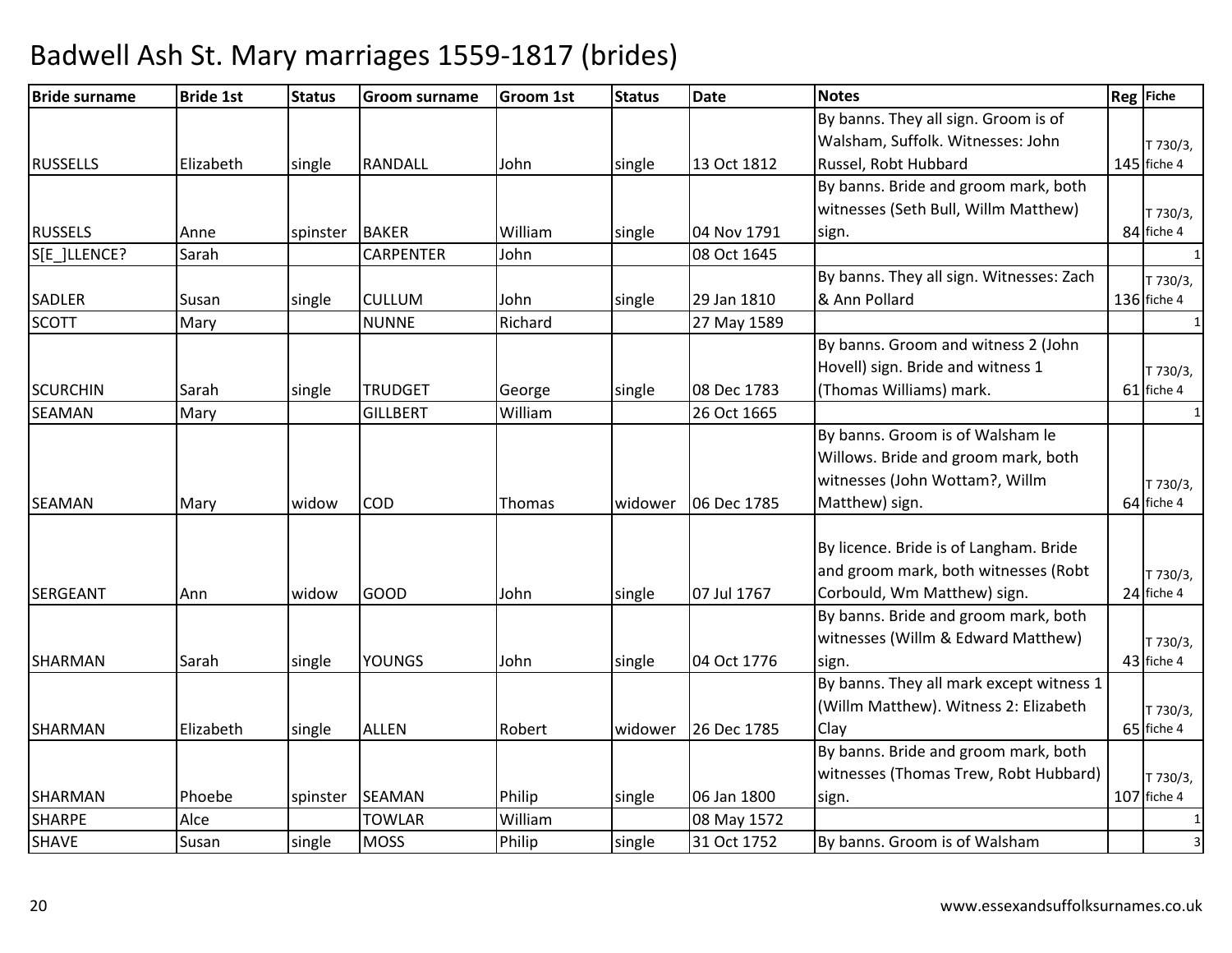| <b>Bride surname</b> | <b>Bride 1st</b> | <b>Status</b> | <b>Groom surname</b>         | <b>Groom 1st</b> | <b>Status</b> | <b>Date</b>    | <b>Notes</b>                                                                                                                                                     | Reg Fiche               |
|----------------------|------------------|---------------|------------------------------|------------------|---------------|----------------|------------------------------------------------------------------------------------------------------------------------------------------------------------------|-------------------------|
| <b>SHEPHERD</b>      | Unica            |               | <b>FULLER</b>                | Robert           |               | 23 Dec 1633    | Groom is of Ellmeswell                                                                                                                                           | 1                       |
| <b>SHERMAN</b>       | Mary             | single        | <b>PULFOR</b>                | William          | single        | 07 Mar 1777    | By banns. Bride and groom mark, both<br>witnesses sign. The witnesses are Willm<br>Matthew junior and senior.                                                    | T 730/3,<br>44 fiche 4  |
| SHERMAN              | Elizabeth        | single        | <b>ALLEN</b>                 | Robert           | single        | 05 Nov 1804    | By banns. They all mark except witness 1<br>(Tho. Tkent?). Witness 2: Wm Smith                                                                                   | T 730/3,<br>123 fiche 4 |
| <b>SHERMAN</b>       | Frances          | widow         | <b>MORLEY</b>                | William          | widower       | 17 Oct 1811    | By banns. They all mark except witness 2<br>(Robt Hubbard). Witness 1: Wm Nice                                                                                   | T 730/3,<br>141 fiche 4 |
| <b>SIMPSON</b>       | Susan            | single        | <b>MULINER</b>               | Bartholomew      | single        | 12 Nov 1812    | By licence. They all sign. Groom's<br>surname is "Muliner otherwise Cutchey".<br>Hence record duplicated in spreadsheet.<br>Witnesses: C. Hildyard, Robt Hubbard | T 730/3,<br>146 fiche 4 |
| <b>SIMPSON</b>       | Susan            | single        | <b>CUTCHEY</b>               | Bartholomew      | single        | 12 Nov 1812    | By licence. They all sign. Groom's<br>surname is "Muliner otherwise Cutchey".<br>Hence record duplicated in spreadsheet.<br>Witnesses: C. Hildyard, Robt Hubbard | T 730/3,<br>146 fiche 4 |
| <b>SMITH</b>         | Elizabeth        | single        | <b>CARTER</b>                | Robert           | single        | 16 Oct 1800    | By banns. They all mark except witness 2<br>(Robt Hubbard). Witness 1: Thomas<br>Garnham                                                                         | T 730/3,<br>108 fiche 4 |
| <b>SMITH</b>         | Elizabeth        | single        | <b>PULFOR</b>                | William          | single        | 05 Nov 1804    | By banns. They all mark except witness 2<br>(Elizh. Russel). Witness 1: Honour Smith                                                                             | T 730/3,<br>124 fiche 4 |
| <b>SMITHE</b>        | Elizabeth        |               | <b>SMITHE</b>                | Robert           |               | 30 May 1568    | At Horull                                                                                                                                                        |                         |
| <b>SMITHE</b>        | Amye             |               | <b>DOWNINGE</b>              | Barnabe          |               | 15 Apr 1583    |                                                                                                                                                                  | $\mathbf{1}$            |
| <b>SMITHE</b>        | Elizabeth        |               | <b>MORRIS</b><br><b>HETH</b> | Frances          |               | 02 Mar 1589/90 |                                                                                                                                                                  | 1                       |
| <b>SMYTH</b>         | Elizabeth        |               |                              | Robert           |               | 28 Oct 1607    |                                                                                                                                                                  | $\mathbf{1}$            |
| <b>SMYTH</b>         | Dorathy          |               | <b>GARNHAM</b>               | Henry            |               | 16 Jul 1650    |                                                                                                                                                                  |                         |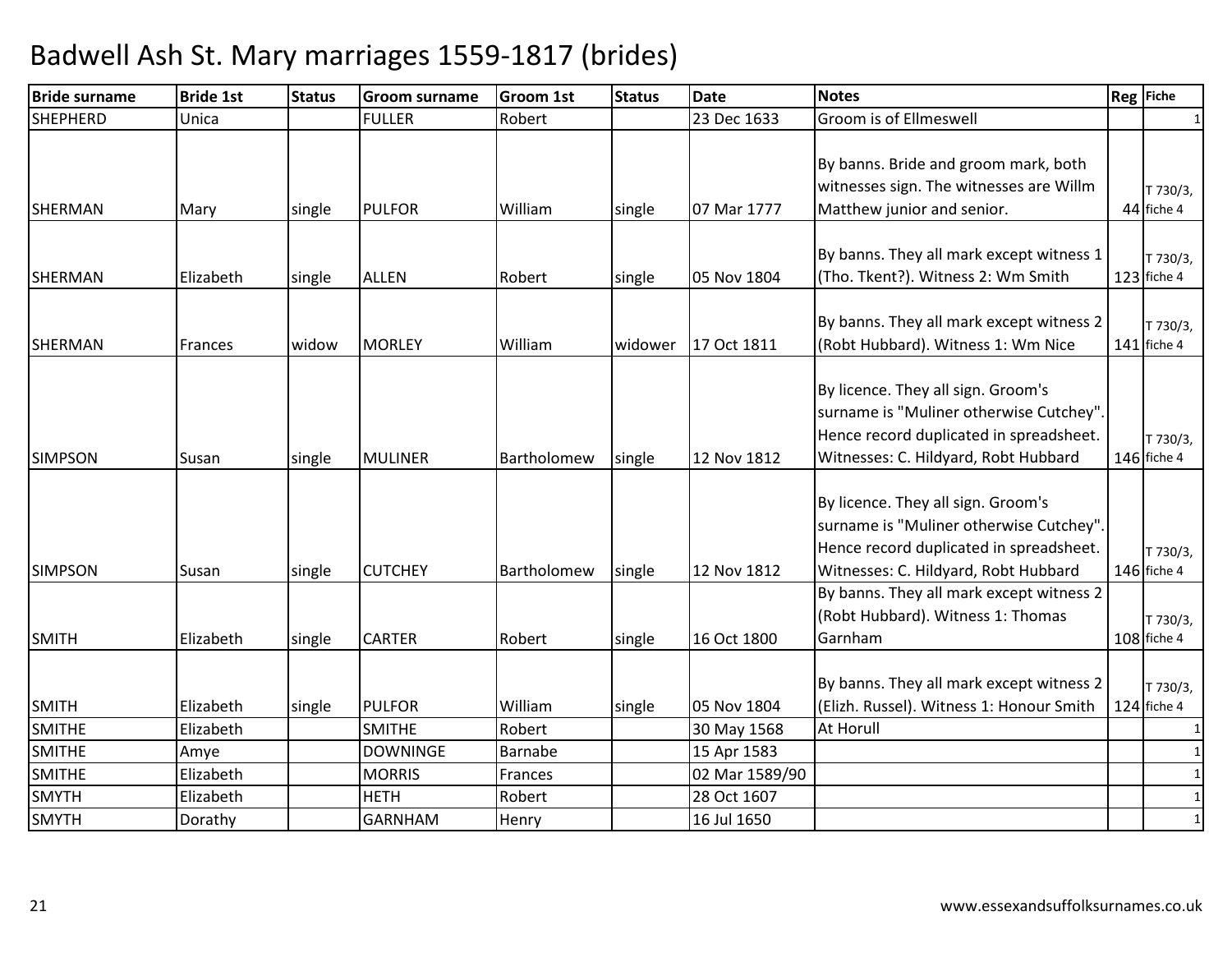| <b>Bride surname</b>          | <b>Bride 1st</b> | <b>Status</b> | <b>Groom surname</b> | <b>Groom 1st</b> | <b>Status</b> | <b>Date</b> | <b>Notes</b>                               | Reg Fiche     |
|-------------------------------|------------------|---------------|----------------------|------------------|---------------|-------------|--------------------------------------------|---------------|
|                               |                  |               |                      |                  |               |             |                                            |               |
|                               |                  |               |                      |                  |               |             | By banns. Groom is of Walsham le           |               |
|                               |                  |               |                      |                  |               |             | Willows. Bride and groom mark, both        |               |
|                               |                  |               |                      |                  |               |             | witnesses sign. The witnesses are          | T 730/3,      |
| <b>SNELL</b>                  | Elizabeth        | single        | <b>WOODCOCK</b>      | Robert           | single        | 08 Jun 1772 | William Matthew senior and junior.         | 36 fiche 4    |
|                               |                  |               |                      |                  |               |             | By licence. Groom is Rickinghall Inferior, |               |
|                               |                  |               |                      |                  |               |             | Suffolk. They all sign. Witnesses: Thos    | T 730/3,      |
| <b>SPARK</b>                  | Susan            | single        | <b>MEADOWS</b>       | Thomas           | single        | 24 May 1791 | Collen, Susan Russel                       | 80 fiche 4    |
|                               |                  |               |                      |                  |               |             |                                            |               |
|                               |                  |               |                      |                  |               |             | By banns. Groom is of Langham. Groom       |               |
|                               |                  |               |                      |                  |               |             | and witness 2 (Martha Mully) mark,         | T 730/3,      |
| <b>SPARK</b>                  | Mary             | single        | <b>MULLY</b>         | Caleb            | single        | 03 Oct 1797 | bride and witness 1 (John Sparke) sign.    | 101 fiche 4   |
| <b>SPARKE</b>                 | Margaret         |               | <b>SYMAN</b>         | John             |               | 04 Nov 1611 |                                            | 1             |
| SPARKE                        | Elizabeth        |               | <b>SCARFE</b>        | Ouen             |               | 05 Oct 1615 |                                            |               |
| <b>SPARKE</b>                 | Elizabeth        |               | <b>BRIGHTE</b>       | John             |               | 14 Oct 1645 |                                            | $\mathbf{1}$  |
| <b>SPARKE</b>                 | Luse             |               | <b>CORTING</b>       | Robert           |               | 17 Dec 1646 |                                            | $\mathbf{1}$  |
|                               |                  |               |                      |                  |               |             | By banns. They all mark except witness 1   |               |
|                               |                  |               |                      |                  |               |             | (Willm Matthew). Witness 2: Joseph         | T 730/3,      |
| <b>SPARROW</b>                | Elizabeth        | single        | <b>HOW</b>           | Thomas           | widower       | 06 Dec 1782 | Sparrow                                    | 58 fiche 4    |
|                               |                  |               |                      |                  |               |             | By banns. Bride and groom mark, both       |               |
|                               |                  |               |                      |                  |               |             | witness (Jonathan Peach, Saml Rush)        | T 730/3,      |
| <b>SPENCER</b>                | Mary             | single        | <b>CORBILL</b>       | Edward           | single        | 11 Oct 1796 | sign.                                      | 99 fiche 4    |
|                               |                  |               |                      |                  |               |             | By banns. Bride and groom mark, both       |               |
|                               |                  |               |                      |                  |               |             | witnesses (William Matthew, Ann Brett)     | T 730/3,      |
| <b>SPINK</b>                  | Frances          | single        | SHARMAN              | Henry            | single        | 28 May 1776 | sign.                                      | 42 fiche 4    |
|                               |                  |               |                      |                  |               |             |                                            |               |
|                               |                  |               |                      |                  |               |             | By banns. Groom is of Ixworth. Bride and   |               |
|                               |                  |               |                      |                  |               |             | groom mark, both witnesses (James          | T 730/3,      |
| <b>SPINK</b><br><b>SPINKE</b> | Sarah            | single        | <b>PALLANT</b>       | William          | single        | 21 Apr 1805 | Pallant, Mary Tydeman) sign.               | $125$ fiche 4 |
| SPINKE                        | Joanne           |               | <b>SMITHE</b>        | Daniell          |               | 12 Apr 1575 |                                            | 1             |
|                               | Susann           |               | <b>FULLER</b>        | John             |               | 18 Nov 1641 |                                            | 1             |
| <b>SPINKE</b>                 | Margarett        |               | <b>SPINKE</b>        | Steven           |               | 08 Jun 1646 |                                            | $\mathbf{1}$  |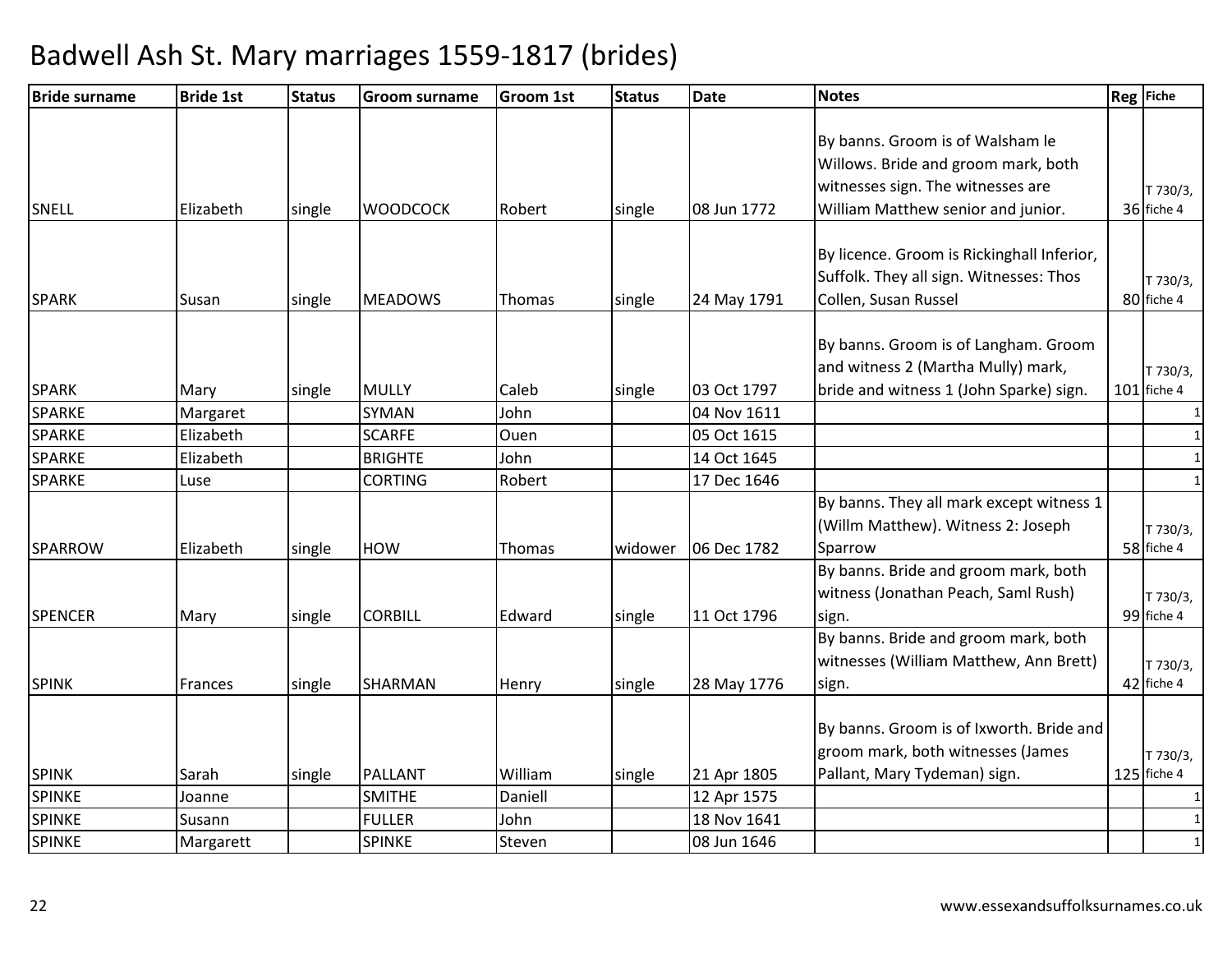| <b>Bride surname</b> | <b>Bride 1st</b> | <b>Status</b> | <b>Groom surname</b> | <b>Groom 1st</b> | <b>Status</b> | <b>Date</b>   | <b>Notes</b>                             | <b>Reg</b> Fiche |
|----------------------|------------------|---------------|----------------------|------------------|---------------|---------------|------------------------------------------|------------------|
| <b>STEADMAN</b>      | Mary             |               | [C ]*LUM?            | Thomas           |               | 11 Dec 1651   |                                          | 1                |
| <b>STEAGALL</b>      | Susan            |               | SMALLWOOD            | $a[p_]h$         |               | 01 Jun 1645   |                                          | $\mathbf{1}$     |
|                      |                  |               |                      |                  |               |               | Groom is of Bomden?, bride is of         |                  |
| <b>STEBBEN</b>       | Mary             |               | <b>JOHNSEN</b>       | Eden?            |               | 30 Sep 1634   | Ixworth                                  | $\mathbf{1}$     |
|                      |                  |               |                      |                  |               |               |                                          |                  |
|                      |                  |               |                      |                  |               |               | By banns. Groom is of Ashfield. The all  |                  |
|                      |                  |               |                      |                  |               |               | sign except the bride. Witnesses: Willm  | T 730/3,         |
| <b>SUGIT</b>         | Anne             | spinster      | <b>WILLIAMS</b>      | Thomas           | widower       | 23 Oct 1780   | Matthew, Isaac Theobald                  | 50 fiche 4       |
| <b>SWANN</b>         | Margrett         |               | <b>ALLCOKE</b>       | John             |               | 06 Apr 167    | Not clear if this is 1675 or 1676        | $\mathbf{1}$     |
| <b>SWANN</b>         | $[J]$ ren        |               | <b>HUBARD</b>        | Will.            |               | 02 Apr 1678   |                                          | $\mathbf{1}$     |
| <b>SYER</b>          | Elizabeth        |               | <b>BRAMFIELD</b>     | Richard          |               | 04 Dec 1634   |                                          | $\mathbf{1}$     |
| <b>SYER</b>          | Em               |               | KETTELLBOROW         | <b>Duke</b>      |               | 27 Mar 1649   |                                          | $\mathbf{1}$     |
|                      |                  |               |                      |                  |               |               |                                          |                  |
|                      |                  |               |                      |                  |               |               | By banns. They all sign except witness 1 | T 730/3,         |
| <b>SYER</b>          | Mary             | single        | <b>FAKES</b>         | Thomas           | widower       | 29 May 1802   | (Robt Brooks). Witness 2: Robt Hubbard   | $112$ fiche 4    |
|                      |                  |               |                      |                  |               |               | By banns. They all sign. Witnesses: Robt | T 730/3,         |
| <b>THEOBALD</b>      | Elizabeth        | widow         | <b>QUANTRILL</b>     | Thos             | widower       | 28 Aug 1765   | Corbould, William Matthew                | 20 fiche 4       |
| <b>THOMPSON</b>      | Esther           | widow         | <b>WHITE</b>         | Benjamin         | widower       | 11 Dec 1728   |                                          | $\mathbf{1}$     |
| <b>THURSTON</b>      | Elizabeth        |               | <b>NICKLES</b>       | Thomas           |               | 01 Mar 1621/2 |                                          | $\mathbf{1}$     |
| <b>TILLET</b>        | Catherine        |               | <b>HAMMOND</b>       | Frances          |               | 25 Oct 1568   |                                          | $\mathbf{1}$     |
|                      |                  |               |                      |                  |               |               |                                          |                  |
|                      |                  |               |                      |                  |               |               | By banns. Groom is of Thelnetham. Bride  |                  |
|                      |                  |               |                      |                  |               |               | and groom mark, both witnesses (Robt     | T 730/3,         |
| <b>TILLET</b>        | Martha           | single        | <b>HART</b>          | Thomas           | single        | 21 Jan 1765   | Corbould, Wm Matthew) sign.              | 19 fiche 4       |
| <b>TILLITT</b>       | Mary             |               | <b>SPARKE</b>        | William          |               | 03 Dec 1649   |                                          | $\mathbf{1}$     |
| <b>TIPSETHE</b>      | Catherine        |               | <b>PARKER</b>        | Georg            |               | 28 May 1599   |                                          | 1                |
|                      |                  |               |                      |                  |               |               | By banns. Bride and groom mark, both     |                  |
|                      |                  |               |                      |                  |               |               | witnesses (Thos True, Maryann Morley)    | T 730/3,         |
| <b>TREW</b>          | Rose             | single        | <b>MORLEY</b>        | Levi             | single        | 01 Dec 1812   | sign.                                    | 147 fiche 4      |
|                      |                  |               |                      |                  |               |               |                                          |                  |
|                      |                  |               |                      |                  |               |               | By banns. They all sign except witness 2 | T 730/3,         |
| <b>TRUDGETT</b>      | Mary             | widow         | <b>THROWER</b>       | Thomas           | single        | 07 Nov 1809   | (Jane Rush). Witness 1: Thos True        | $135$ fiche 4    |
| <b>TURNER</b>        | Mary             |               | <b>SMYTH</b>         | William          |               | 04 Jan 1647/8 |                                          | $\mathbf{1}$     |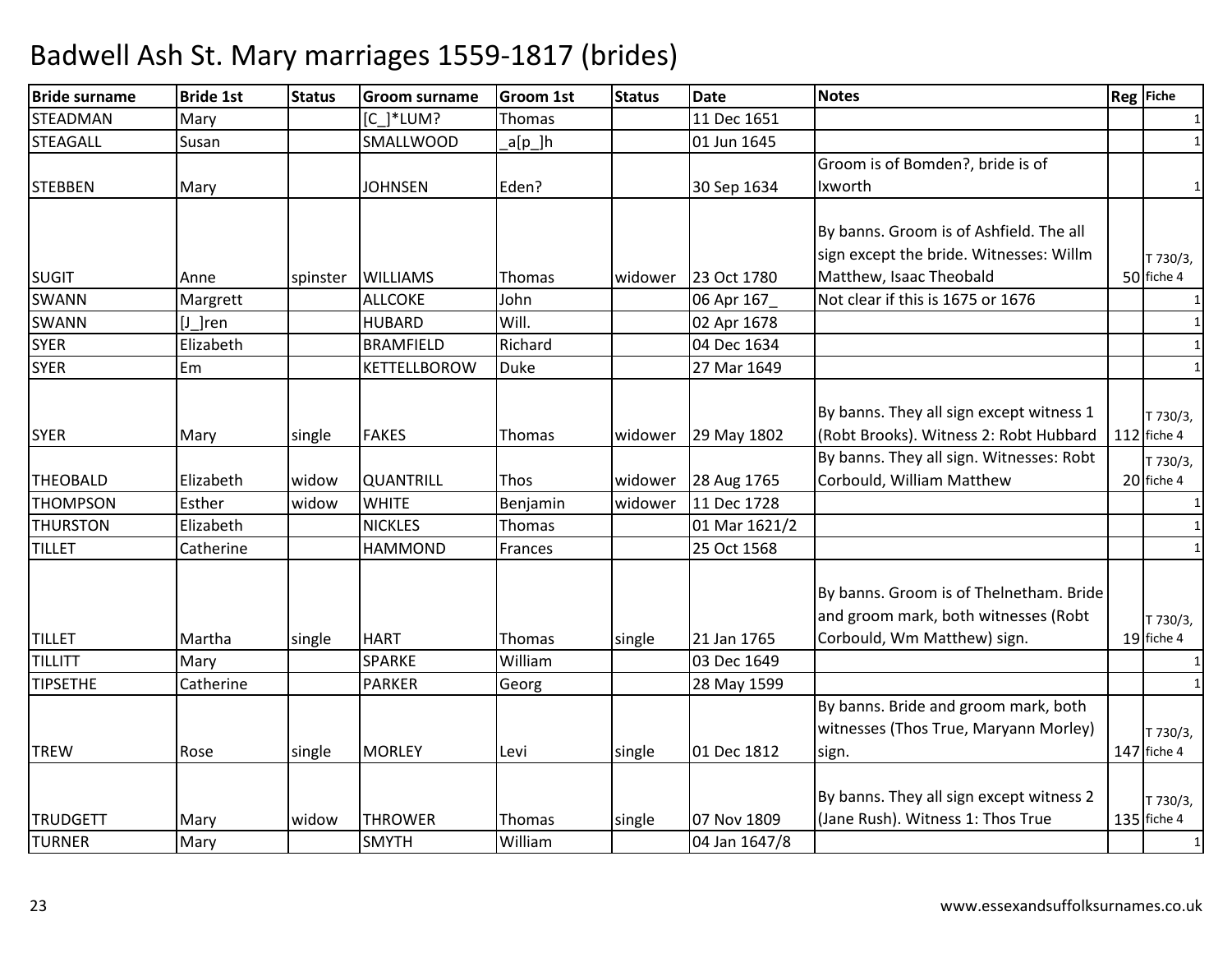| <b>Bride surname</b> | <b>Bride 1st</b> | <b>Status</b> | <b>Groom surname</b> | <b>Groom 1st</b> | <b>Status</b> | <b>Date</b>   | <b>Notes</b>                                | Reg Fiche    |
|----------------------|------------------|---------------|----------------------|------------------|---------------|---------------|---------------------------------------------|--------------|
|                      |                  |               |                      |                  |               |               | By licence. Bride and groom mark. Both      |              |
|                      |                  |               |                      |                  |               |               | witnesses (Thomas Jolly, Willm              | T 730/3,     |
| <b>TURNER</b>        | Anne             | single        | <b>ROSE</b>          | Robert           | single        | 12 Nov 1788   | Matthew) sign.                              | 72 fiche 4   |
|                      |                  |               |                      |                  |               |               | By banns. Groom and witness 1 (George       |              |
|                      |                  |               |                      |                  |               |               | Trudget) sign, bride and witness 2          | T 730/3,     |
| <b>TURNER</b>        | Elizabeth        | single        | <b>THOMPSON</b>      | William          | single        | 24 Jan 1803   | (Warner Denny) mark.                        | 118 fiche 4  |
| <b>UNGLES</b>        | Frances          |               | <b>BAKER</b>         | John             |               | 01 May 1632   |                                             | 1            |
| <b>UOYCH</b>         | Ann              |               | <b>ALLCOCK</b>       | William          |               | 13 Feb 1703/4 |                                             | $\mathbf{1}$ |
| <b>VINCENT</b>       | Margaret         |               | <b>FROST</b>         | Robert           |               | 03 Oct 1577   |                                             | $\mathbf{1}$ |
| <b>VINCENT</b>       | Ann              |               | <b>RAMSBOOTH</b>     | Abraham          |               | 15 Feb 1647/8 |                                             | $\mathbf{1}$ |
| <b>VINCENT</b>       | Elizabeth        | single        | <b>SCARCE</b>        | John             | single        | 07 May 1753   | By banns                                    | 3            |
| <b>VINSENT</b>       | Mary             |               | <b>HUGHE</b>         | Robert           |               | 31 Jul 1684   |                                             | $\mathbf{1}$ |
| WA[L][L][S]          | Anne             |               | NU[N_]M              | Robert           |               | 27 Sep 1638   |                                             | 1            |
| <b>WADE</b>          | Mary             |               | [U ][P ]*NN          | James            |               | 24 Jun 1629   |                                             | $\mathbf{1}$ |
| <b>WADE</b>          | Easter           |               | <b>STABEN</b>        | Thomas           |               | 26 Jun 1670   |                                             | $\mathbf{1}$ |
|                      |                  |               |                      |                  |               |               |                                             |              |
|                      |                  |               |                      |                  |               |               | By licence. They all sign except the bride. | T 730/3,     |
| <b>WADE</b>          | Sarah            | single        | <b>BAKER</b>         | Jacob            | single        | 08 May 1795   | Witnesses: Charles ?, Thos Mudd             | 96 fiche 4   |
| <b>WALLER</b>        | Susanne          |               | <b>BULDEN</b>        | John             |               | 24 May 1562   |                                             | $\mathbf{1}$ |
| <b>WARNE</b>         | Anne             |               | <b>WADE</b>          | John             |               | 08 Oct 1599   |                                             | $\mathbf{1}$ |
|                      |                  |               |                      |                  |               |               | By banns. They all sign except the bride.   |              |
|                      |                  |               |                      |                  |               |               | Witnesses: Saml Langham, William            | T 730/3,     |
| <b>WARREN</b>        | Elizabeth        | single        | <b>QUANTRELL</b>     | William          | single        | 03 Aug 1759   | Matthew                                     | 7 fiche 4    |
|                      |                  |               |                      |                  |               |               |                                             |              |
|                      |                  |               |                      |                  |               |               | By banns. Groom and witness 2 (Willm        |              |
|                      |                  |               |                      |                  |               |               | Matthew) sign, bride and witness 1          | T 730/3,     |
| <b>WARREN</b>        | Sarah            | widow         | <b>THEOBALD</b>      | Isaac            | widower       | 02 Oct 1779   | (Cornelius Hayward) mark.                   | 49 fiche 4   |
|                      |                  |               |                      |                  |               |               |                                             |              |
|                      |                  |               |                      |                  |               |               | By licence. Groom is of St. Andrew,         |              |
|                      |                  |               |                      |                  |               |               | Norwich. They all mark except witness 1     | T 730/3,     |
| <b>WARREN</b>        | Sarah            | widow         | <b>WARREN</b>        | James            | single        | 29 Nov 1793   | (John Cutchey). Witness 2: Mary Largent.    | 90 fiche 4   |
| <b>WATTELL</b>       | Margaret         |               | <b>SYER</b>          | Raynold          |               | 25 Apr 1580   |                                             | 1            |
| <b>WEST</b>          | Elizabeth        |               | <b>PARKER</b>        | Thomas           |               | 06 Apr 1647   |                                             | $\mathbf{1}$ |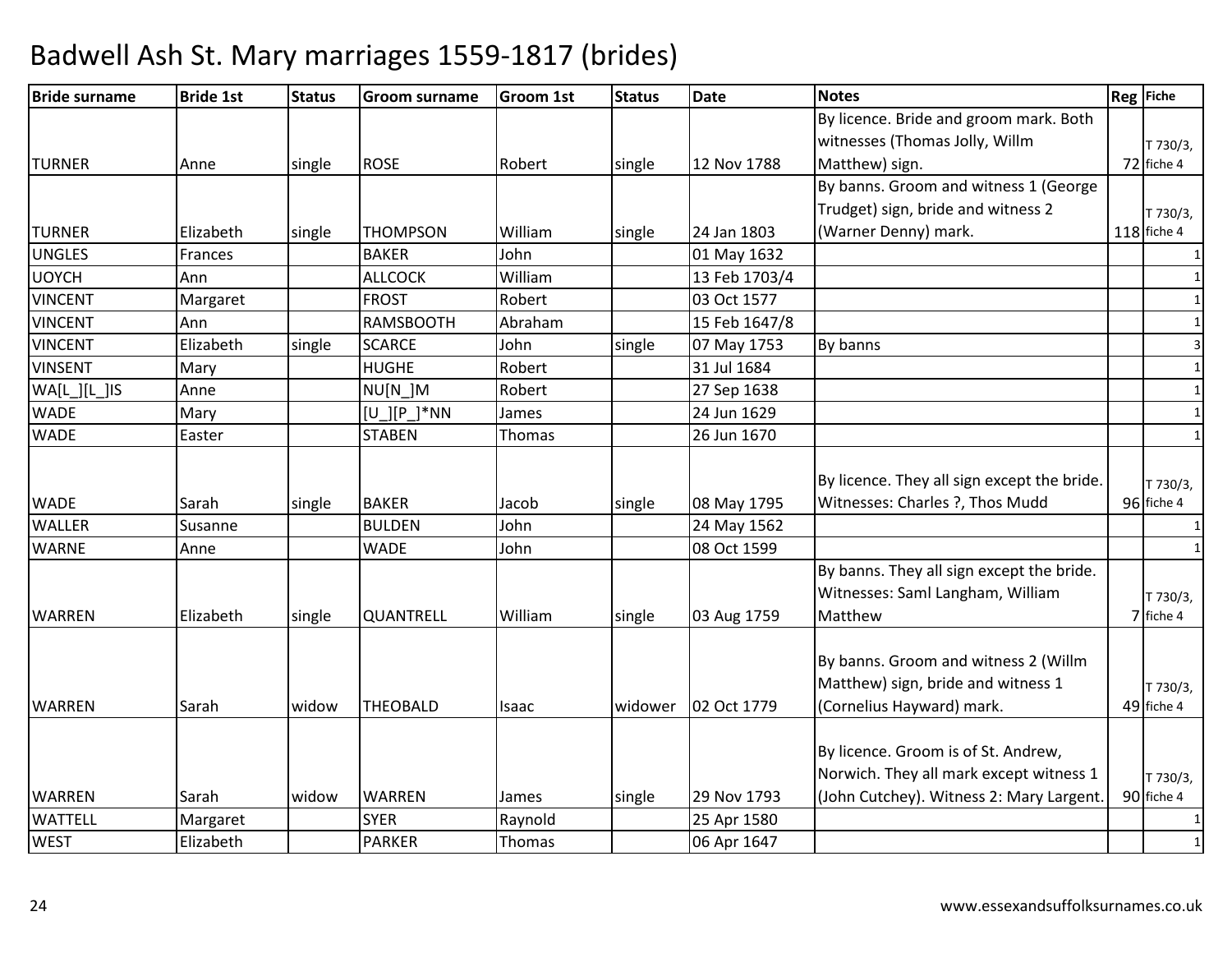| <b>Bride surname</b> | <b>Bride 1st</b> | <b>Status</b> | <b>Groom surname</b> | <b>Groom 1st</b> | <b>Status</b> | <b>Date</b> | <b>Notes</b>                              | Reg Fiche             |
|----------------------|------------------|---------------|----------------------|------------------|---------------|-------------|-------------------------------------------|-----------------------|
| <b>WHITE</b>         | Mary             |               | <b>DRAKE</b>         | John             |               | 11 Oct 1649 |                                           |                       |
|                      |                  |               |                      |                  |               |             | By banns. Bride and groom mark, both      |                       |
|                      |                  |               |                      |                  |               |             | witnesses (Robt Corbould, Daniel          | T 730/3,              |
| <b>WILEDEN</b>       | Susannah         | single        | <b>BAXTER</b>        | James            | single        | 14 Oct 1766 | Morley) sign.                             | 22 fiche 4            |
| <b>WILLIAMS</b>      | Vine             | single        | <b>DAY</b>           | Gulielmus        | single        | 12 Oct 1687 |                                           | $\mathbf{1}$          |
|                      |                  |               |                      |                  |               |             | By banns. Bride and groom mark, both      |                       |
|                      |                  |               |                      |                  |               |             | witnesses (Thos Shave, Willm Matthew)     | T 730/3,              |
| <b>WILLIAMS</b>      | Susannah         | single        | <b>SADLER</b>        | Joseph           | widower       | 24 Apr 1781 | sign.                                     | 54 fiche 4            |
|                      |                  |               |                      |                  |               |             |                                           |                       |
|                      |                  |               |                      |                  |               |             | By banns. They all mark except witness 2  | T 730/3,              |
| <b>WILLIAMS</b>      | Elizabeth        | single        | <b>WARD</b>          | Thomas           | single        | 15 Nov 1802 | (Robt Hubbard). Witness 1: John Turner    | 116 fiche 4           |
|                      |                  |               |                      |                  |               |             | By banns. Bride and groom sign, both      |                       |
|                      |                  |               |                      |                  |               |             | witnesses mark (Edwd Cooper, Elizth       | T 730/3,              |
| <b>WILLINGHAM</b>    | Martha           | single        | <b>RUSH</b>          | James            | single        | 05 Nov 1802 | Willingham).                              | 115 fiche 4           |
| <b>WINDWOOD</b>      | Hannah           | widow         | <b>BUTTON</b>        | John             |               | 20 Jun 1661 |                                           | 1                     |
|                      |                  |               |                      |                  |               |             | By licence. Groom is of Walsham le        |                       |
|                      |                  |               |                      |                  |               |             | Willows. They all sign. The bride is 20,  |                       |
|                      |                  |               |                      |                  |               |             | the groom 27. Witnesses: Alexander        | T 730/3,              |
| <b>WITTON</b>        | Mary             | single        | <b>SEAMAN</b>        | John             | single        | 30 Aug 1771 | Moss, Willm Matthew                       | 34 fiche 4            |
|                      |                  |               |                      |                  |               |             | By banns. They all sign except the bride. |                       |
|                      |                  |               |                      |                  |               |             | Witnesses: John Garnham, Willm            | T 730/3,              |
| <b>WOOD</b>          | Susanna          | single        | <b>STEARN</b>        | William          | widower       | 27 Jan 1786 | Matthew                                   | 66 fiche 4            |
| <b>WOODRAFF</b>      | Martha           |               | <b>MOOTUM</b>        | Marthew          |               | 04 Oct 1683 |                                           | 1                     |
| <b>WRIGHT</b>        | Ann              |               | <b>WRIGHT</b>        | Thomas           |               | 23 Dec 1651 |                                           |                       |
| <b>WRIGHT</b>        | Esther           | single        | <b>HARVEY</b>        | Robt.            | single        | 05 Nov 1716 |                                           | 1                     |
|                      |                  |               |                      |                  |               |             | By banns. Groom is of Lower Rickingale.   |                       |
|                      |                  |               |                      |                  |               |             | Bride and groom mark, both witnesses      |                       |
| <b>WRIGHT</b>        | Mary             | single        | <b>PETT</b>          | Thomas           | single        | 07 Jun 1756 | (Saml Langham, Edward Matthew) sign.      | T 730/3,<br>4 fiche 4 |
|                      |                  |               |                      |                  |               |             |                                           |                       |